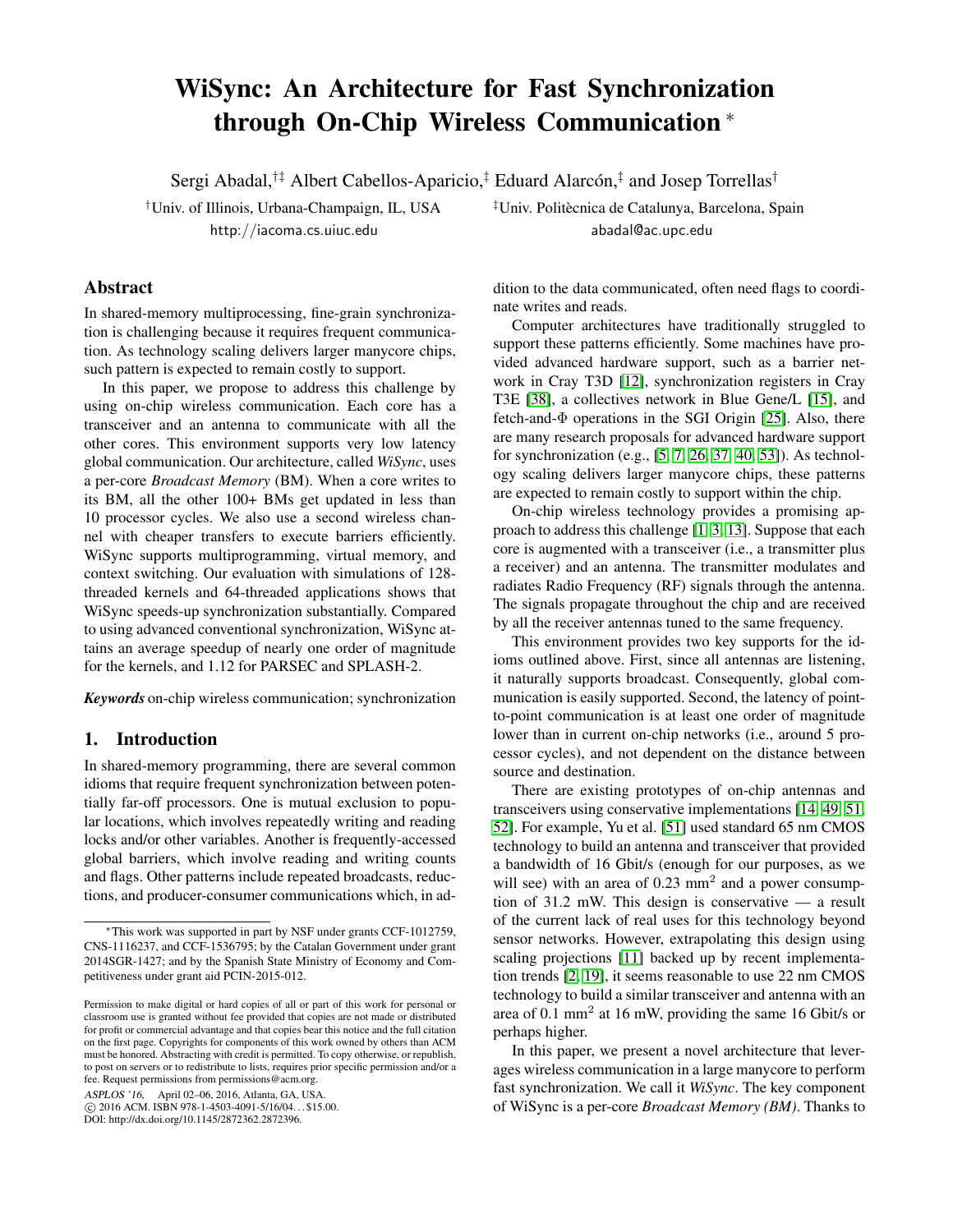the wireless communication, when a core writes to its BM, all the other 100+ BMs get updated in less than 10 processor cycles. WiSync uses two wireless channels: one for data transfer, and a cheaper one that transfers only tones to execute barriers very efficiently. We also present an example ISA. The resulting manycore supports multiprogramming, virtual memory, and context switching.

We evaluate WiSync with simulations of 128-threaded kernels and 64-threaded applications. The results show that WiSync speeds-up synchronization substantially. Compared to using advanced conventional synchronization, WiSync delivers an average speedup of nearly one order of magnitude for the kernels, and 1.12 for PARSEC and SPLASH-2.

# <span id="page-1-0"></span>2. Background

Recent advances in CMOS RF technology [\[18,](#page-12-12) [24,](#page-12-13) [28,](#page-13-6) [29,](#page-13-7) [36,](#page-13-8) [39\]](#page-13-9) have enabled the development of antennas and transceivers that can operate in chip-scale settings. A transceiver is mainly characterized by the frequency band at which it transmits. The width of the frequency band determines the bandwidth provided by the transceiver. Specifically, using simple signal modulation, it can be shown that a given frequency band in GHz results in the same number of Gigabits per second (Gb/s) in bandwidth provided [\[8\]](#page-12-14). Common frequency bands for state-of-the-art on-chip wireless networks are 16-20 GHz wide, with a center at around 60 GHz. Hence, the bandwidth of the transceiver is 16-20 Gb/s.

The design of a transceiver involves tradeoffs between area, power consumption, bandwidth, and design complexity. Generally, for a given frequency point, widening the frequency band increases the area and power overheads linearly, up to a certain limit. Beyond that limit, increasing the frequency band implies using more complex and powerhungry RF components which cause a large leap in area and power. In all cases, circuit-level and system-level optimizations can help to reduce area and power without impacting upon the bandwidth.

On the other hand, operating at a higher frequency point (e.g., 90 GHz) reduces the area (since the lateral size of the passive RF components is roughly inversely proportional to the frequency), and generally makes it easier to support wider frequency bands. However, the technology at 100 GHz and higher frequencies is still exploratory.

Currently, there are implementations of on-chip antennas and transceivers working at frequency bands around 60 GHz and 90 GHz [\[14,](#page-12-8) [49,](#page-13-4) [51,](#page-13-5) [52\]](#page-14-1). As indicated before, the implementations are conservative because there is a lack of real uses for this technology beyond sensor networks. Yu et al. [\[51\]](#page-13-5) used 65 nm CMOS technology to build an antenna and transceiver that provided a bandwidth of 16 Gb/s with an area of  $0.23 \text{ mm}^2$  and a power of  $31.2 \text{ mW}$ . At this technology, a zig-zag antenna working at 60 GHz takes an area of approximately  $0.02$  mm<sup>2</sup> [\[14\]](#page-12-8).

Using these numbers and scaling projections [\[11\]](#page-12-9) backed up by recent implementation trends [\[2,](#page-12-10) [19\]](#page-12-11), we envision that one could build an antenna and transceiver at 22-nm technology with an area of 0.1 mm<sup>2</sup> at 16 mW, providing the same 16 Gb/s. To reach these figures, we consider a sublinear area scaling, more conservative than the linear trend used in related RF interconnect works [\[11,](#page-12-9) [33\]](#page-13-10), as well as a power reduction commensurate with the 1.67x scaling trend predicted in [\[11\]](#page-12-9). Alternatively, one can double the bandwidth to 32 Gb/s, with the reduced area but with little gain in power consumption over the 65 nm numbers.

Note that, in the chip, the antenna and transceiver are kept powered-on even if they are not communicating. This is done to reduce start-up/wind-down overhead. Hence, they consume about the same power while transmitting as while not transmitting.

Future Trends. Currently, both industrial and academic researchers are pushing the state-of-the-art toward miniaturization and higher frequencies [\[18,](#page-12-12) [19,](#page-12-11) [20,](#page-12-15) [28,](#page-13-6) [35,](#page-13-11) [48\]](#page-13-12). Abadal et al. [\[2\]](#page-12-10) take a wide variety of transceiver designs and extrapolate area and power trends. The trends point toward increasing frequency and reducing area and power. They predict that using CMOS (beyond 22 nm), SiGe BiC-MOS, or Graphene technologies at 300 GHz frequencies, one could support bandwidths of 64 Gb/s with an area in the order of  $0.01 \text{ mm}^2$ . Others [\[11,](#page-12-9) [24\]](#page-12-13) make similar predictions, pushing the bandwidth to 100 Gb/s. Overall, we expect that, if the case for on-chip wireless communication in generalpurpose computing is made, progress towards these aims will be sped-up.

Other Technologies. There are two emerging technologies that can also offer on-chip broadcast capabilities: transmission lines (TLs) [\[4,](#page-12-16) [5,](#page-12-3) [10,](#page-12-17) [33,](#page-13-10) [34,](#page-13-13) [41,](#page-13-14) [43\]](#page-13-15) and nanophotonics [\[6,](#page-12-18) [21,](#page-12-19) [23,](#page-12-20) [42,](#page-13-16) [46,](#page-13-17) [47\]](#page-13-18). While these technologies are more energy-efficient and provide more bandwidth than wireless communication, they are more complicated and less scalable than wireless communication. Indeed, these technologies complicate the floorplan, as they require laying out an extra network. In terms of scalability, TLs are challenged by signal reflection, while nanophotonics by laser power requirements. We discuss them further in Section [8.](#page-11-0)

# 3. Overview of WiSync

# 3.1 Main Idea

Fine-grain synchronization has traditionally been challenging to support efficiently because it involves frequent communication between potentially far-off processors. On-chip wireless technology can address this bottleneck. If each core in a large manycore uses an antenna and a transceiver to send and receive wireless signals, we have two key properties.

First, since all antennas are listening, we naturally have broadcast (or multicast) of writes. Second, the latency of point-to-point communication is at least one order of magnitude lower than in current on-chip networks, and not dependent on the distance between source and destination. Specifically, consider broadcasting a 64-bit datum. Adding up a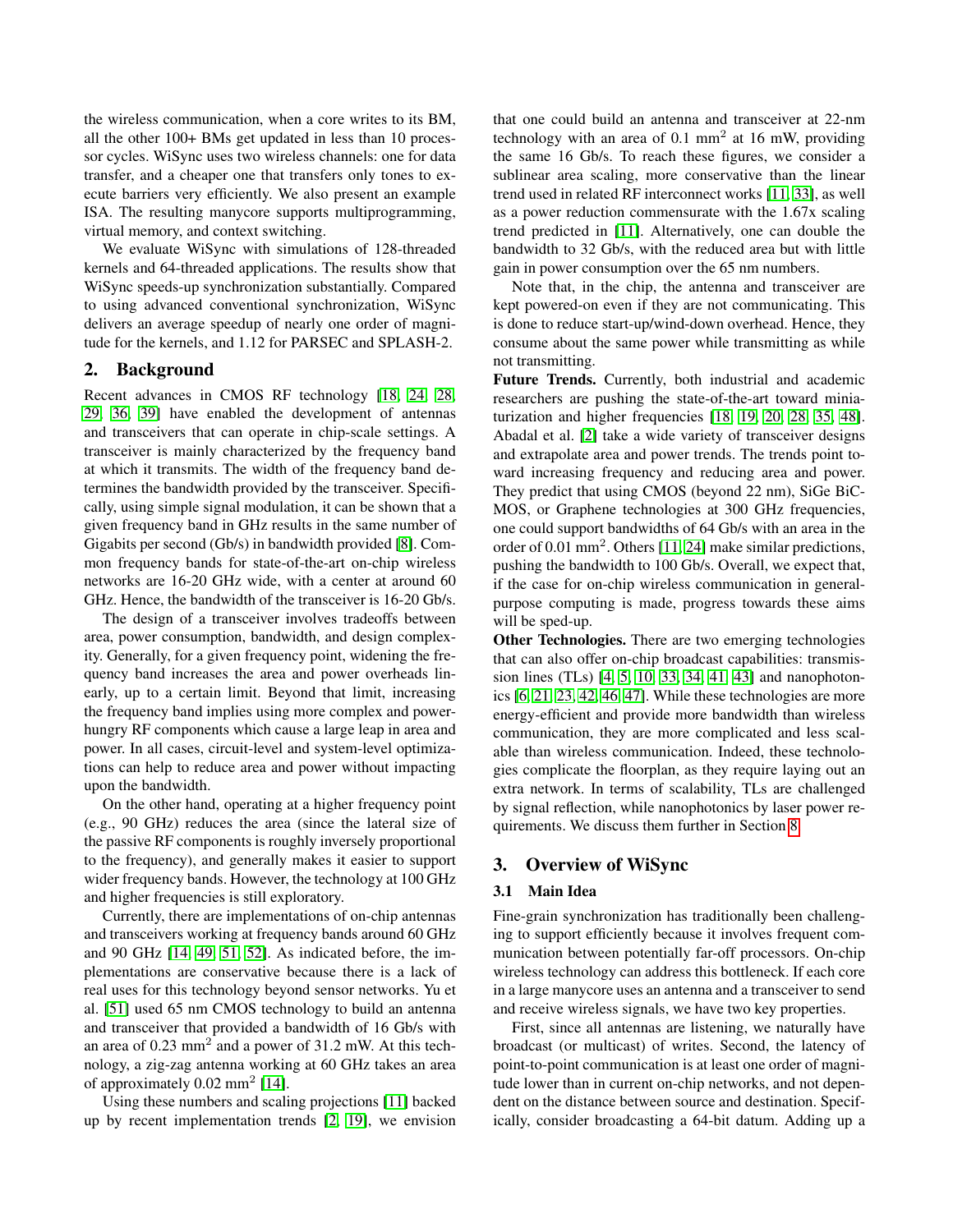special address and other bits, the message may be about 80 bits. With current technology, the wireless transfer can be done in five 1-ns cycles; with future technology, it may be doable in 2 ns. Adding to this, wireless technology does not complicate the chip layout because no additional wires are needed. Moreover, both area and power are scalable with CMOS technology.

A limitation of on-chip wireless communication is that, if we use a single data transfer channel to minimize cost, only one core can send data at a time. When the network is busy, a core has to wait; if it is free and the core attempts to send data, there may still be a collision with another core. In this case, the cycle(s) are lost and both cores have to retry. Wireless communication also introduces issues related to reliability and security  $-$  e.g., an external entity may disrupt the communication unintentionally or on purpose. In this paper, we do not consider these issues.

WiSync abstracts the wireless capability in the form of a per-core *Broadcast Memory (BM)* that is used by variables declared of type *broadcast* in the program. All BMs are connected to the wireless network, and they all contain the exact same, *replicated* variables. When a core writes to a location in its BM, all the other BMs get automatically updated. There is a total order of writes to BMs across all cores.

Figure [1](#page-2-0) shows this idea. Variables *x* and *y* are replicated in all the BMs. Three concurrent writes by different processors can result in different interleavings, but no update is lost and all processors observe the same write interleaving. The jagged line means that the non-local BMs are physically far.



Figure 1: How wireless writes appear in WiSync.

The operating system manages the BM resource with virtual memory, while the program addresses the BM transparently. As a result, WiSync supports multiprogramming it is likely that a large manycore will be shared by multiple applications — context switching, process migration, and memory access protection.

# 3.2 WiSync Architecture

Figure [2](#page-2-1) shows the WiSync architecture. Each node in the manycore contains: a core with its L1 and L2 caches, a transceiver, two antennas, the BM, and two special bits. The second antenna is for a special, inexpensive *Tone* channel that we discuss later, and adds a very small area and power overhead. The transceiver has three modules: physical layer (PHY), Medium Access Control (MAC), and the Tone Controller. The PHY module interfaces with the antennas by serializing and modulating the data to transmit, detecting the transmission collisions, and demodulating and deserializing the received data. The MAC module determines when a write should be transmitted through the wireless network, and manages the collisions.



<span id="page-2-1"></span>Figure 2: WiSync architecture. The different colors represent different programs running on the chip.

To understand the second antenna and the tone controller, note that, to keep the energy and area footprint of the wireless hardware low, WiSync transfers data in a single frequency band. However, we will see that it is beneficial to add an additional channel that only supports sending a tone. The tone controller manages it.

The BM stores the variables that are communicated through the wireless network. These variables are declared as *broadcast variables* in the program, and are kept replicated in all the BMs. They are uncacheable in the core's L1-L2 cache hierarchy. The core accesses its BM with plain loads and stores, using a range of virtual addresses that are translated in the TLB, but that bypass the L1 and L2 caches. The regular variables use the caches, which are kept coherent with an ordinary cache coherence protocol.

A plain load instruction can read from an address in the local BM into a register. A plain store instruction can store the value of a register into an address in the local BM and (thanks to the wireless network) in *all the BMs*. The write may collide in the wireless network, in which case no BM (including the local one) is updated. The MAC module keeps retrying the wireless transmission until it succeeds, at which point the local BM is also updated.

<span id="page-2-0"></span>To reduce overhead, WiSync has *Bulk* load and store instructions. They take a register *R* and a BM address *BM addr*. A Bulk load loads from four consecutive locations in the local BM starting at *BM addr* into four registers starting at *R*. A Bulk store stores the four registers to four consecutive locations starting at *BM addr* in the local and the remote BMs.

WiSync supports atomic read-modify-write (RMW) instructions to the BM, such as Test&Set, Fetch&Inc, Fetch& Add, and Compare-and-Swap (CAS). A RMW instruction involves reading a local BM location, bringing the data to the pipeline, updating the data in the pipeline, and then writing the result to the local BM and (using the wireless network) to all the BMs. To succeed, the instruction must guarantee atomicity from the time it reads from the BM until all the BMs are updated, possibly after several collisions and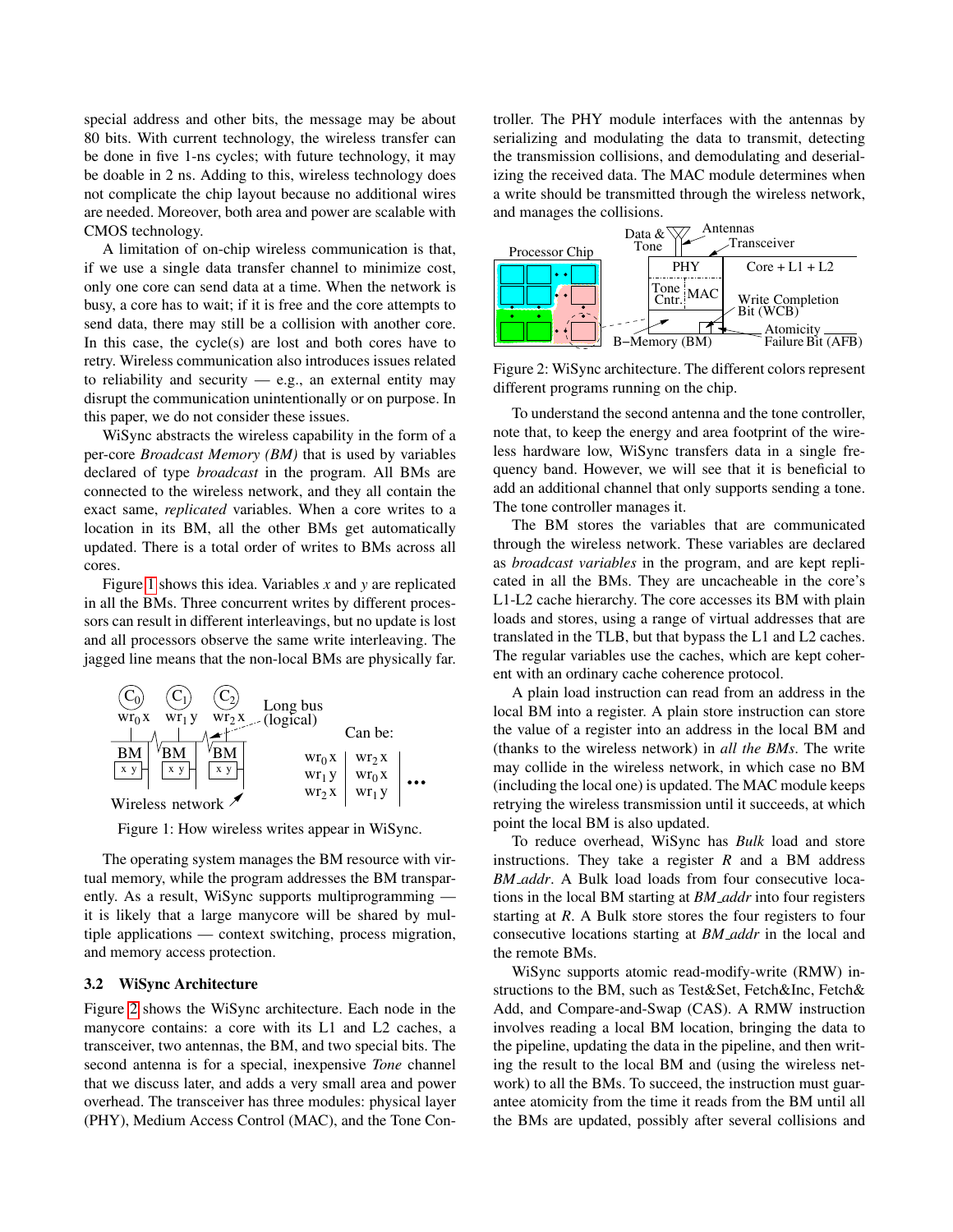retries. To provide correct operation, the BM controller has two bits called Write Completion Bit (WCB) and Atomicity Failure Bit (AFB) (Figure [2\)](#page-2-1).

Loads, stores, and RMW instructions can operate on different-sized data, although we will focus on 64-bit operations here.

As shown in Figure [2,](#page-2-1) multiple programs can be running concurrently and trying to use the BM and wireless network at the same time. Conventional access-bit permissions in the TLB ensure that programs access only their own data.

## 4. WiSync Architecture

#### 4.1 Organization of the Wireless Transfer

A wireless system can be set up to use a single channel or multiple channels at different frequency ranges. Supporting multiple channels enables parallel wireless communication that can be exploited both within a program and across programs. However, it adds complication. Since we want to keep our system simple and the transceiver small, we choose to use a single channel.

We time-slot the channel in 1-ns slots — equal to the clock period of our 1GHz cores. Typically, we want to use the wireless network for single writes, such as a write to a reduction variable or to a lock. Hence, a transfer involves: a 64-bit datum, its address (11 bits, as we will see), a *Bulk* bit (to denote whether this is the first datum of a Bulk transfer), and a *Tone* bit (to denote whether this is for the tone channel, as we will see). The total size of a transfer is 77 bits.

As discussed in Section [2,](#page-1-0) current transceivers can transmit at 16-32 Gb/s [\[51\]](#page-13-5), although in the next few years, this number may go up [\[24\]](#page-12-13). Hence, we use 4 cycles to transfer the 77 bits, which gives a required wireless bandwidth of 77b/4ns≈19Gb/s. This is a conservative value [\[51\]](#page-13-5).

To keep the transceiver simple, WiSync takes 5 cycles for the actual transmission. The second cycle is used for the transceiver to listen if there was a collision in the first cycle. If there was a collision, the transfer is aborted, and the channel is free in the third cycle. Otherwise, the next three cycles send the rest of the message with guaranteed no collision. In this way, the penalty of a collision is 2 cycles instead of 5 cycles. A transmitter-receiver switch capable of working at these speeds has been demonstrated [\[45\]](#page-13-19).

As per Section [2,](#page-1-0) a 19 Gb/s bandwidth requires a transmission frequency band of 19 GHz. We choose the central frequency to be 60 GHz, which can be supported with a small transceiver [\[2\]](#page-12-10). As shown in Figure [3,](#page-3-0) we call the resulting channel the Data channel. A transceiver and antenna for a similar frequency range have been built, and shown to consume 31.2 mW [\[51\]](#page-13-5). It is widely expected that technology advances will reduce this power.

To help message processing, every wireless message carries the Bulk bit in its first cycle. In ordinary accesses, the bit is zero; in Bulk accesses, it is set. When a transceiver observes the first cycle of a message, it knows the length of



<span id="page-3-0"></span>Figure 3: Transmission channels in WiSync.

the message: if the Bulk bit is zero, the message will take 5 cycles; otherwise it will take 15 cycles.

The reason why a Bulk message only takes 15 cycles rather than  $4 \times 5=20$  cycles is because we optimize it. Specifically, the second, third, and fourth word of a Bulk message do not need the collision check that occurs in the second cycle of an ordinary message. In addition, they do not need to carry an address, Bulk bit or Tone bit. Hence, given the network bandwidth that we use, these three words transfer their  $3\times64=192$  bits in 10 cycles. The complete Bulk message then takes 5+10=15 cycles to transfer.

When the wireless network is busy, a transceiver ready to send a message waits to send it until the cycle when the network is next expected to be free. This is 15 or 5 cycles after the last message started (depending on whether or not that message was a Bulk one), or after the second cycle if a collision is detected.

In a collision, the MAC module in each of the colliding nodes stops the transmission, discards the messed-up information, and prevents the store from updating the local BM. It then retries the transmission. To maximize the use of the network, the MAC module uses a retry algorithm that temporarily reduces its assertiveness when there is contention. WiSync uses the well-known exponential backoff algorithm [\[27,](#page-13-20) [31,](#page-13-21) [32\]](#page-13-22), which progressively increases the waiting period on a collision.

To reduce contention for the Data channel, WiSync provides an additional channel called the *Tone channel* that offloads the common barrier synchronization pattern. We apply the proposal of Oh et al. [\[33\]](#page-13-10) for transmission lines, to wireless networks. In the Tone channel, nodes send a tone rather than data.

Specifically, the first core that reaches the barrier sends a message through the Data channel with the Tone bit set. On receiving the message, all the other nodes respond with a continuous tone in the Tone channel, creating repeated collisions. Then, as soon as a core reaches the barrier, its transceiver stops sending the tone. Hence, when the tone finally disappears, all cores have arrived at the barrier.

The Tone channel is also slotted in 1 ns slots. Each message is 1 bit, for a resulting transmission rate of 1 Gb/s. This means that the frequency band of the Tone channel is only 1 GHz. With such a short band, the power needed to support it (i.e., the transceiver extensions and a second antenna) is very small. With the same conservative assumptions we have been using, we estimate it adds 2 mW.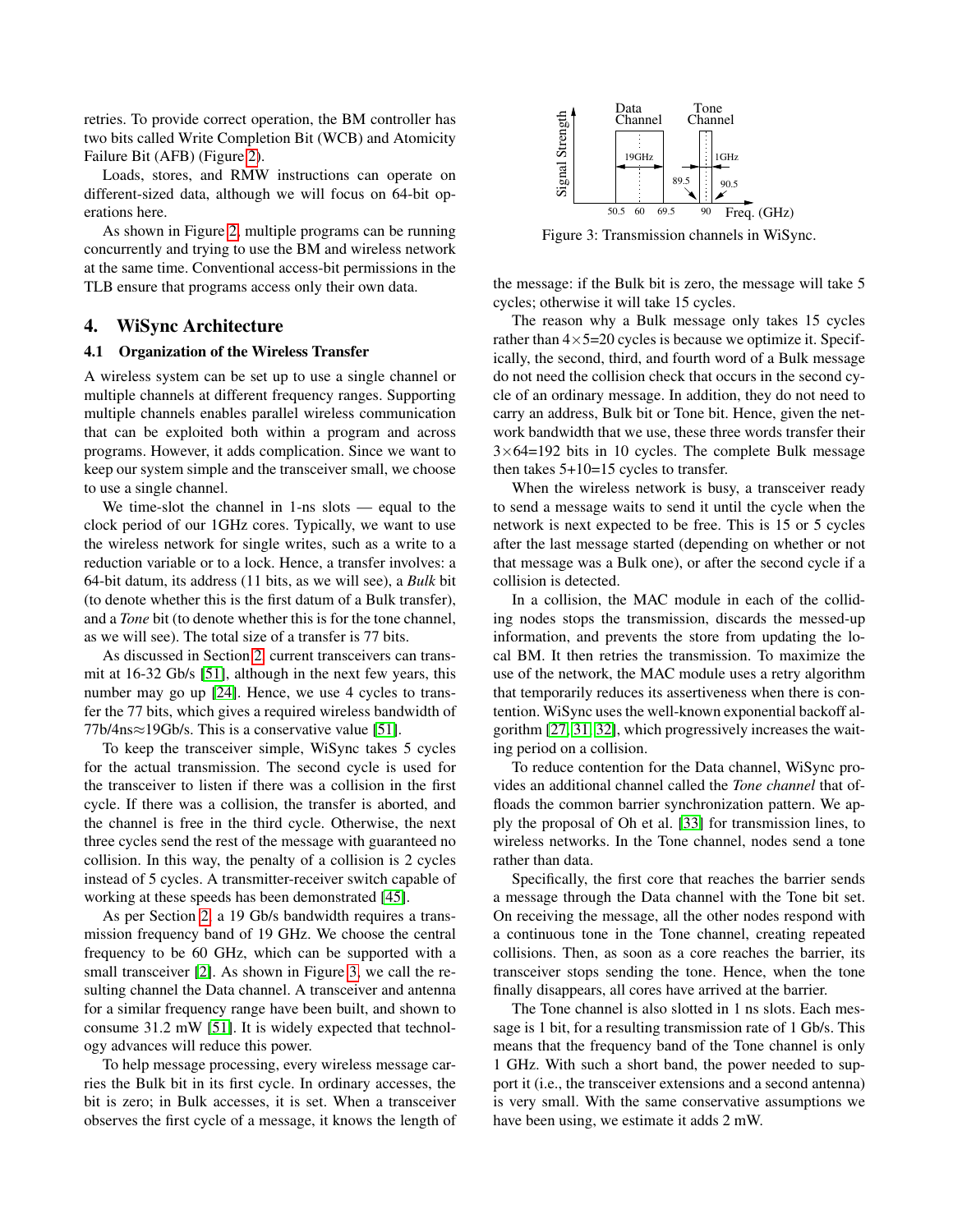We place this channel at 90 GHz (Figure [3\)](#page-3-0), far from the Data channel to avoid interference. At these high frequencies, signal attenuation is higher, but this is no problem because the Tone channel only transfers a tone rather than data.

## 4.2 B-Memory Operation and Interface

The BM in a node contains space for all the allocated variables that are declared as *broadcast* type in the programs currently running on the chip. Such variables are replicated in all the BMs and their values are kept consistent at all times. To use the BM efficiently, each BM entry is 64 bits rather than a line. Moreover, for protection, each entry is tagged with the PID of the program or process that allocated it.

When a program allocates a broadcast variable, the variable is allocated in all the BMs, and is tagged with the correct PID. When a core reads or writes a BM entry, the PID is checked in hardware to ensure the action is legal (Section [4.4](#page-6-0) describes the address translation). When a variable is deallocated, it is removed from all the BMs.

The optimal size of the BM in each node is likely to be small, e.g., four 4-KB pages. The reason is two-fold. First, large memories require many address bits to be included in each wireless message. With 16KB, we already need 11 bits. Secondly, programs would not usually declare many broadcast variables. If the BM runs out of space for a variable, we envision transparently allocating the variable in a page of regular memory, and access it through the wired network.

#### 4.2.1 Interface to Basic BM Instructions

Loads access the local BM and always succeed. For stores and RMW instructions, WiSync has the *Write Completion Bit (WCB)* and the *Atomicity Failure Bit (AFB)* (Figure [2\)](#page-2-1). These bits are set/reset in hardware and accessible to the software through a register.

The WCB is associated with a store or RMW instruction. It is set when the update operation completes — both the global broadcast and the local BM update. In certain situations, the OS or the user code may benefit from this information. The AFB is associated with a RMW instruction. It is set if its atomicity fails — in which case the instruction completes without the BM write.

When a core executes a store instruction, the transceiver first attempts to broadcast the update to all the remote BMs. If there is a network collision, the transceiver keeps retrying until it succeeds. After it succeeds, the local BM is updated, the WCB gets set, and the pipeline receives the acknowledgment that the store is performed. No subsequent store from the local core can proceed to the global broadcast until the current one has performed all the steps above. Subsequent loads from the local core may or may not be allowed to read any BM address while the current write is in progress, depending on the memory consistency model desired. If loads are allowed to, we have a TSO memory model; if they are not allowed to read any BM address beyond the one being written, we have a sequential consistency model.

When a core executes a RMW instruction, the hardware reads the datum from the local BM into the pipeline, updates the datum in the pipeline, and then tries to write the datum to the BM. As usual, the write involves performing the global broadcast first and, when it succeeds, updating the local BM. It is possible that, after the read from the local BM and before the write manages to get to the wireless network, a remote node updates the variable in the local BM. This is detected in hardware by comparing the addresses of incoming stores to those of pending RMW accesses. In this case, the atomicity of the instruction has failed. As soon as this occurs, the AFB bit gets set. Later, when the write is attempted, it fails — i.e., the RMW instruction neither broadcasts its value nor it updates the local BM. At that time, the WCB gets set because the RMW operation has terminated.

Consequently, a RMW instruction needs to be followed by a software check of the AFB bit. The instruction has executed atomically and, therefore, performed the write, only if AFB=0. If, instead, AFB=1, the write never occurred, and the RMW instruction has to be re-executed. Note that this discussion assumes that the hardware does not allow a load following the RMW instruction to read the AFB register until after the RMW instruction has finished. An exception between the RMW instruction and the AFB check before the wireless transfer has succeeded automatically sets AFB and aborts the wireless transfer. AFB is saved and restored on context switch.

# <span id="page-4-0"></span>4.2.2 Interface to Tone Channel Instructions

A core has special BM load and store instructions that enable the use of the Tone channel for a particular BM address. They are *tone ld R, BM addr* and *tone st R, BM addr*.

Recall that we use the Tone channel to implement a barrier: each core needs to tell all the others when it has arrived at the barrier. *Tone ld* and *tone st* provide a very efficient implementation. Specifically, when a core reaches the barrier, it performs a *tone st* operation on the BM location. Note that this is not an ordinary update of the location. Then, the core keeps reading the BM location using *tone ld*. The load will return a special code when all the participating cores have performed the *tone st*. In the meantime, the core may choose to do other work, while periodically polling with *tone ld*.

The implementation of these instructions relies on the tone controller as follows. On a *tone st*, the hardware does not update the BM location. Instead, the tone controller checks whether it is currently issuing a tone for this address in the Tone channel. If so, the local core is not the first core to arrive at the barrier, and the controller stops issuing the tone; otherwise, the local core is the first one to arrive, and the controller sends a message in the Data channel with the address of the BM location and the Tone bit *set*. The content of the 64-bit data field is immaterial.

The tone controller in any node also performs two actions based on incoming events. First, when it receives a message in the Data channel with the Tone bit set, if the local core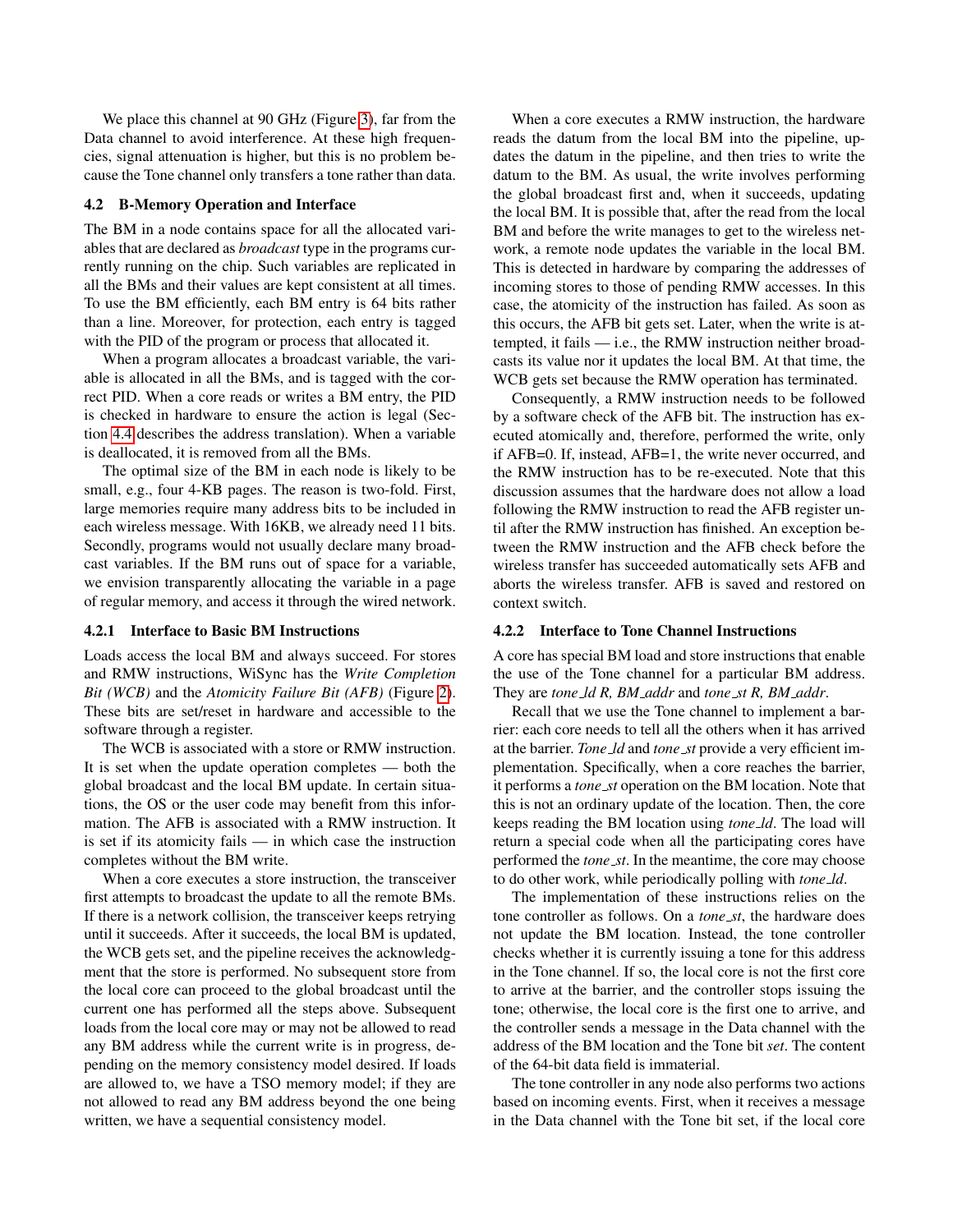

Figure 4: Examples of code used for synchronization.

participates in the barrier, it starts issuing a continuous tone in the Tone channel. This will cause repeated collisions with other nodes, which is precisely what we want. We will see in Section [4.4](#page-6-0) how barrier participation is detected.

The second action of the tone controller occurs as soon as it detects that the Tone channel has fallen silent. At this point, all the cores have reached the barrier. Then, the controller toggles the value of the local BM location. Such location can only take the values zero or non-zero.

This is a sense-reversing barrier [\[16\]](#page-12-21). When a core spinning with *tone ld* on that address observes that the value has changed, it knows that the barrier has ended. Later, we show how to support multiple concurrent tone barriers.

# 4.3 Supporting Synchronization Operations

We now outline how WiSync supports some of the popular synchronization operations.

#### 4.3.1 Basic Read-Modify-Write Primitives

Figure [4\(](#page-5-0)a) shows the pseudo-code of the algorithm used to execute a basic RMW operation. The example uses fetch&increment. After the core executes the RMW instruction, it checks the AFB register bit. If it is set, the instruction has been aborted and it has to be retried. Otherwise, the operation performed successfully. Similar pseudo-code is used for test&set and fetch&add.

Figure [4\(](#page-5-0)b) shows pseudo-code for CAS. The code assumes that a CAS returns zero if the content of the BM location is different from the CAS' second argument; otherwise, it returns non-zero. Even if it returns non-zero, however, the CAS may not have executed atomically (and failed to perform the wireless broadcast). Hence, the code checks the AFB register. If it is set, the CAS needs to be retried.

#### 4.3.2 Barriers Using the Data Channel

There are two types of barriers: AND-barriers and ORbarriers. The former are the conventional ones, where a processor arriving at a barrier waits until all other processors have also arrived. For them, we use the popular sensereversing barrier algorithm [\[16\]](#page-12-21) with fetch&increment. To

<span id="page-5-0"></span>save BM space, a single 64-bit BM entry could contain the *Count* variable in one 32-bit word and the *Release* flag in the other word.

OR-barriers (also called Eurekas) are triggered as soon as one of the participating processors detects a certain condition, e.g., overflow of a variable, the solution of a parallel search, or an exception. We implement them as a boolean variable in a BM location. All processors periodically read it; when one detects the condition, it changes the variable. We use a sense-reversing implementation to allow barrier reuse.

#### 4.3.3 Tone Barriers

AND-barriers are supported more efficiently with the Tone channel. As per Section [4.2.2,](#page-4-0) each core executes the pseudocode algorithm of Figure [4\(](#page-5-0)c). It implements a sensereversing barrier with minimal communication. On arrival, the first core sends a message through the Data channel, while later cores simply remove their tone from the Tone channel. Then, all cores spin in their local BM location. When the Tone channel falls silent, the controller toggles the location in all the BMs, which releases all cores. This is a scalable implementation.

# 4.3.4 Producer-Consumer Operation

To support the single producer, single consumer pattern, we use a BM address for the data and a BM address for a flag. The producer writes the data to the data address, sets the flag, and then spins on the flag until it is cleared. The consumer spins on the flag until it is set, reads the data, and then clears the flag. The process repeats. Often, producer and consumer will use bulk stores and bulk loads, respectively. These instructions trigger reads and uninterruptible writes of multiple BM addresses at a time.

# 4.3.5 Reduction and Multicast/Broadcast

The BM supports reductions very efficiently. For instance, when all the cores need to add to a single variable, they can use *fetch&add R, BM addr*. To support different types of reductions, one can include other *fetch&*Φ instructions and,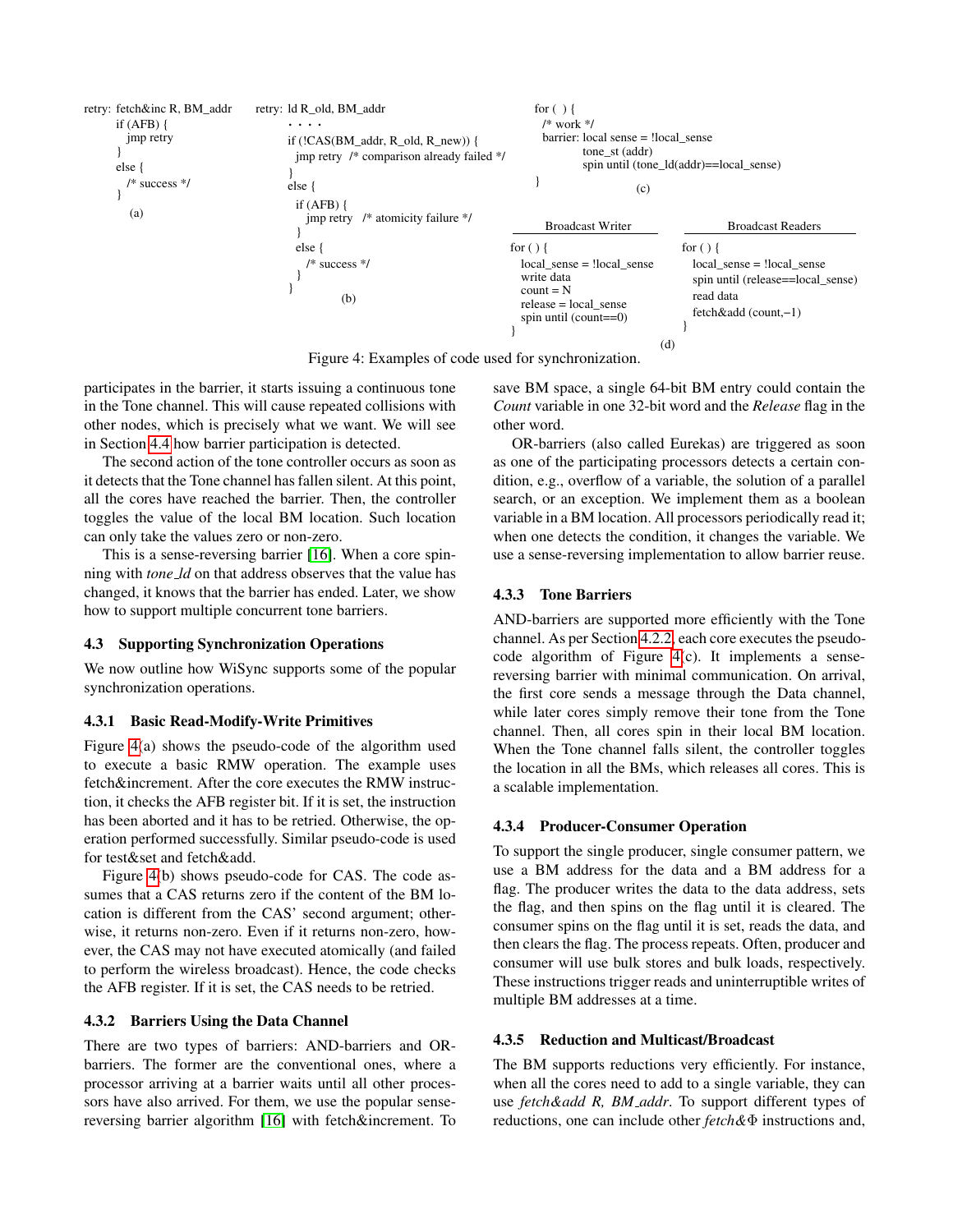for scientific computations, floating-point versions of them. Very tight reduction loops are supported efficiently.

Multicast/broadcast is the single producer, multiple consumers pattern, and is also supported very efficiently. The producer writes to a BM address and all consumers read from it. To provide ordering between the writer and the readers, we can use an extension of the full-empty flag discussed above. Specifically, we use two additional BM addresses (or store two variables in different halves of the same BM address). One variable is a count, and the other a toggling flag, effectively implementing a sense-reversing barrier.

The pseudo-code is Figure [4\(](#page-5-0)d). The producer writes the data, sets the count to *N* (the number of readers), toggles the flag, and then spins on the count until it is zero. Each reader spins on the flag until it toggles, reads the data, and then decrements the flag with *fetch&add*. The process repeats.

#### <span id="page-6-0"></span>4.4 BM Entry Allocation and Protection

To access the BM, WiSync uses TLB-based address translation, so that programs do not have to manage memory and can benefit from access protection. However, traditional page-level assignment is suboptimal, as the BM is small and cannot afford the memory wastage due to page-level fragmentation when multiple programs use the BM. Indeed, if each program allocated a single broadcast variable but was assigned a full page, the BM would soon run out of space.

To address this problem, WiSync uses page-level TLB translation but lets different programs use different chunks of the same physical BM page — tagging each chunk with the PID of the program that owns it. Different programs have virtual pages mapped to the same physical BM page, but each program only uses its own, non-overlapping chunks of the physical page.

The smaller the chunk size is, the better the page can be utilized, and there is less fragmentation. However, there is more bookkeeping and tag overhead. In this paper, we do not examine these tradeoffs. Rather, we reckon that using BM effectively is important and, hence, use 64-bit chunks.

When a core allocates an entry in the local and remote BMs, the entry is tagged in hardware with the program's PID. When a core accesses the BM, the address is first translated. Then, at the target BM location, the program's PID is compared to the PID tag (Figure [5\)](#page-6-1). A mismatch is a protection violation.



Figure 5: Broadcast memory address translation.

To allocate an entry in the BM, the core uses a special allocation instruction. The instruction broadcasts a message in the wireless network that contains the address (11 bits), PID (e.g., 8 bits), and a few miscellaneous bits. On reception, each node in the chip allocates an entry at the same address in its local BM and tags it with the PID. When this operation succeeds, the local BM allocates and tags an entry at the same address. While it appears inefficient that a variable takes space in all the BMs (even in the BMs of cores that do not run the relevant program), we do it for simplicity.

The allocation of a variable that uses the Tone Channel proceeds similarly. However, in addition, the OS in the receiving nodes records whether or not this variable is locally *armed*. Armed means that there is (or will be) a thread running on the local core that will participate in the tone barrier protocol for the variable. Later, when the node receives a message initiating a tone barrier for a variable, if the variable is locally armed, the tone controller will participate by starting a tone.

This discussion illustrates a restriction in the usage of tone barriers. Unlike in conventional barriers, when a tone barrier is allocated, the runtime needs to know which cores will participate. This is because most of the tone barrier operation is in hardware. If core participation cannot be determined until later on in the program, a tone barrier cannot be used; instead, a Data channel barrier should be used.

# 5. Implementation Issues

# 5.1 Sharing the Tone Channel

At any given time, there may be multiple tone barriers (each corresponding to a different BM address) that want to use the Tone channel. WiSync responds by time-multiplexing the Tone channel. Specifically, the Tone channel is slotted with 1-ns slots, and the slots are assigned round-robin to the currently-active tone barriers. A tone barrier is *Active* from the time the first core arrives until the last participating one arrives. Figure [6\(](#page-6-2)a) shows how the slots in the Tone channel are assigned when there are 1, 2, or 3 active tone barriers.



<span id="page-6-2"></span>Figure 6: Sharing the Tone channel among several barriers.

<span id="page-6-1"></span>To share the Tone channel, the tone controller in each node keeps two tables (Figure [6\(](#page-6-2)b)): one with the *allocated* tone barriers (*AllocB*) and one with the *active* tone barriers (*ActiveB*). These tables contain the same addresses and in the same order in all the nodes of the chip. Such chip-wide consistency is required for correct assignment of slots to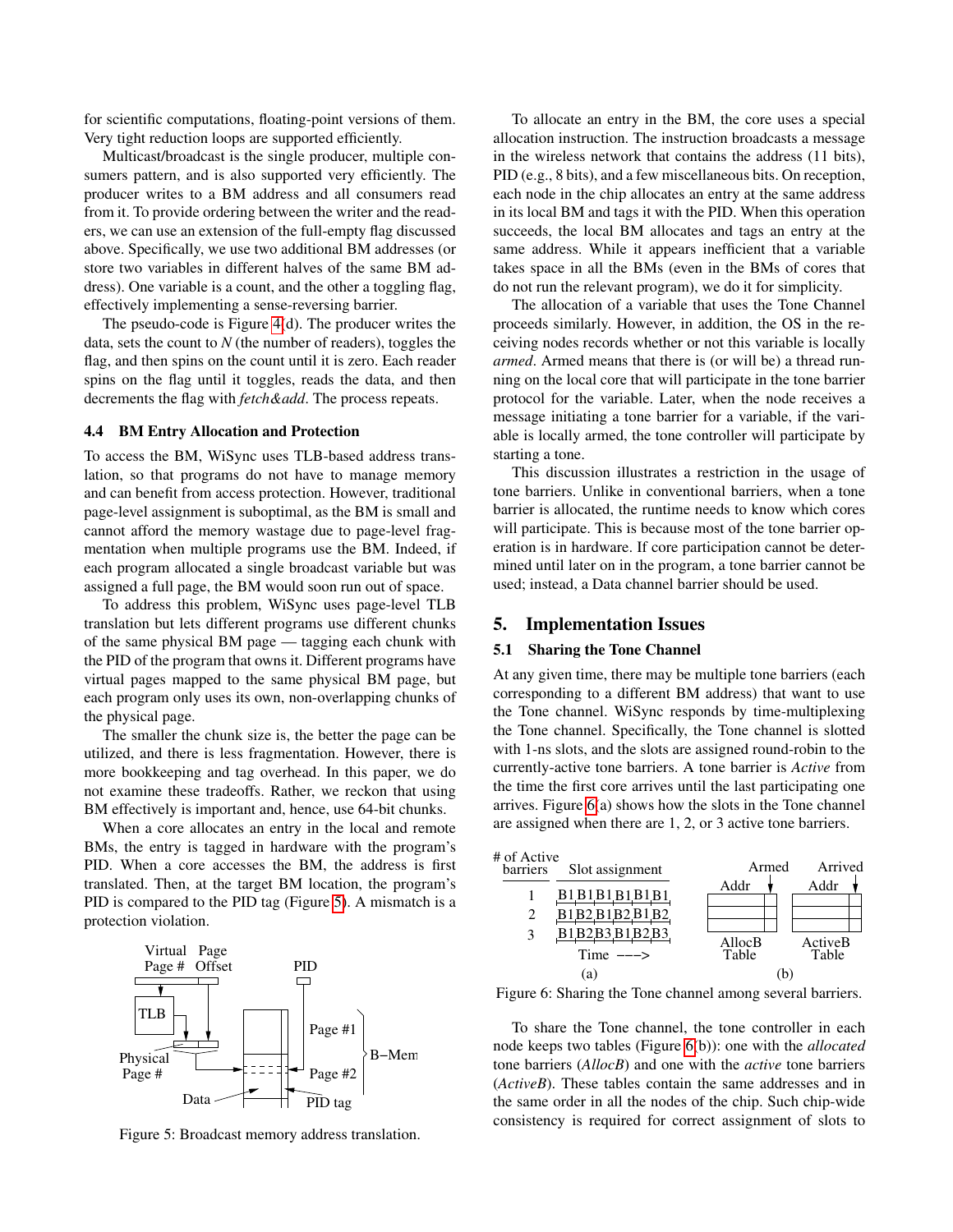barriers. It is easy to support thanks to the wireless broadcast capabilities.

In AllocB, each entry has the BM address of a tone barrier variable plus the local *Armed* bit. When a tone barrier variable is allocated by a program (Section [4.4\)](#page-6-0), an entry is created in the AllocB of all the nodes in the chip. It is also at this point that the OS in each node sets the *Armed* bit to either 1 or 0, as discussed in Section [4.4.](#page-6-0) Finally, when the tone barrier variable is deallocated (possibly at program termination), its entry is removed from the AllocB of all nodes. At that time, all the entries lower in the table are shifted up.

In ActiveB, each entry has the BM address of the tone barrier variable plus an *Arrived* bit, which indicates whether the local core has arrived at the barrier. The order of the entries in this table determines the round-robin assignment of Tone channel slots to the different active tone barriers.

For a given tone barrier *B*, when the first core arrives at the barrier, the entry for *B* in AllocB is copied to the lowest position in ActiveB. This is done in all the cores. Specifically, if the first-arriving core is the local one, the usual message is sent through the Data channel, the copy is made, and then the *Arrived* bit in the copied entry is set. Instead, if the first-arriving core was a remote one, when the message that it placed in the Data channel is received, the copy is made. Then, if the local *Armed* bit was clear, the *Arrived* bit in the copied entry is set, and no tone is issued in the Tone channel. Effectively, this node refuses to participate in the barrier. On the other hand, if the local *Armed* bit was set, the *Arrived* bit in the copied entry is left clear, and the hardware starts issuing the tone in the Tone channel — but only during the assigned slots. Later, when the local processor arrives, the *Arrived* bit gets set and the local tone terminates.

At any slot assigned to this active barrier, the local tone controller uses the following algorithm. If the *Arrived* bit is zero, issue the tone. Otherwise, listen for the tone; if there is no tone, all cores have arrived. Hence, remove *B*'s entry from ActiveB and shift all the lower entries up.

AllocB and ActiveB are identical across all nodes except for the *Armed* and *Arrived* bits. As a result, all cores know the assignment of slots to individual barriers at all times. Note that the copying of an entry from AllocB to ActiveB starts as soon as the first cycle of the message transfer in the Data channel. The latency of the copy is hidden by the subsequent cycles of the message transmission.

We size AllocB and ActiveB equally, and return an error if an allocation overflows AllocB. In a multiprogramming environment, the OS has to prevent a process from starving out all other processes by using up all the AllocB entries; this can be done by limiting the per-process use of AllocB.

## 5.2 Context Switching and Thread Migration

The Data channel in WiSync is designed to operate correctly under context switching, thread migration, and multiple threads sharing a core. Consider first a running thread that gets preempted. Even while the thread is preempted, updates from other cores to broadcast variables will reach the local BM and update it. When the thread is rescheduled again, it will see the correct BM state.

A thread can also migrate to another core and resume execution there seamlessly. This is because the state of the BMs is identical in all the nodes. The non-BM state is not relevant to our discussion, as we assume that the cache coherence keeps it coherent. Finally, multiple threads can share a core, and update the same or different BM variables.

The situation is different for programs that use the Tone channel. The reason is that this channel is hardware-managed. In this case, threads can still be preempted, but cannot migrate or share the core with another thread that also uses the same Tone barrier. Indeed, when a tone barrier is allocated, the OS arms or disarms the local AllocB entry, depending on whether a local thread will participate. Migrating a thread would require somehow migrating this state, which is costly. Also, two threads on the same core trying to use the same tone barrier would result in incorrect operation.

#### 5.3 Adaptively Dealing with Contention

Our collision resolution algorithm uses exponential backoff. On a collision, the transmitters back-off for a random number of cycles, whose range increases exponentially with the number of retries. In our design, the range is between 0 and  $2^{i}$ -1 cycles, where *i* is a number incremented at every collision and decremented at every successful transmission.

It is possible to use more advanced policies with adaptivity based on the observed contention — a concept analogous to Reactive Synchronization [\[27\]](#page-13-20). Adaptive algorithms are not generally used in conventional non-broadcast wireless networks because it is hard to get consensus on the decisions. However, in our scenario, they would be easy to support because all nodes have all the information at all times. In our work, we have not explored such techniques.

# 6. Evaluation Environment

We use cycle-level execution-driven simulations to model a manycore with 16–256 cores, either with or without WiSync support. The default core count is 64. We use the Multi2sim simulator [\[44\]](#page-13-23). Table [1](#page-8-0) shows the general parameters of the architecture and, in its lower part, those related to WiSync.

We compare four manycore configurations, as shown in Table [2.](#page-8-1) *Baseline* is a plain manycore with no wireless hardware. For synchronization, it uses CAS and a sensereversing centralized barrier. *Baseline+* enhances *Baseline* hardware with: (1) virtual tree-based broadcast in the onchip network with flit replication at the router crossbars [\[22\]](#page-12-22), (2) MCS locks [\[31\]](#page-13-21), and (3) Tournament barriers [\[31\]](#page-13-21). *WiSyncNoT* is *WiSync* without the Tone barrier support.

We run two sets of synchronization-intensive kernels and a set of applications (Table [3\)](#page-8-2). The first set of kernels con-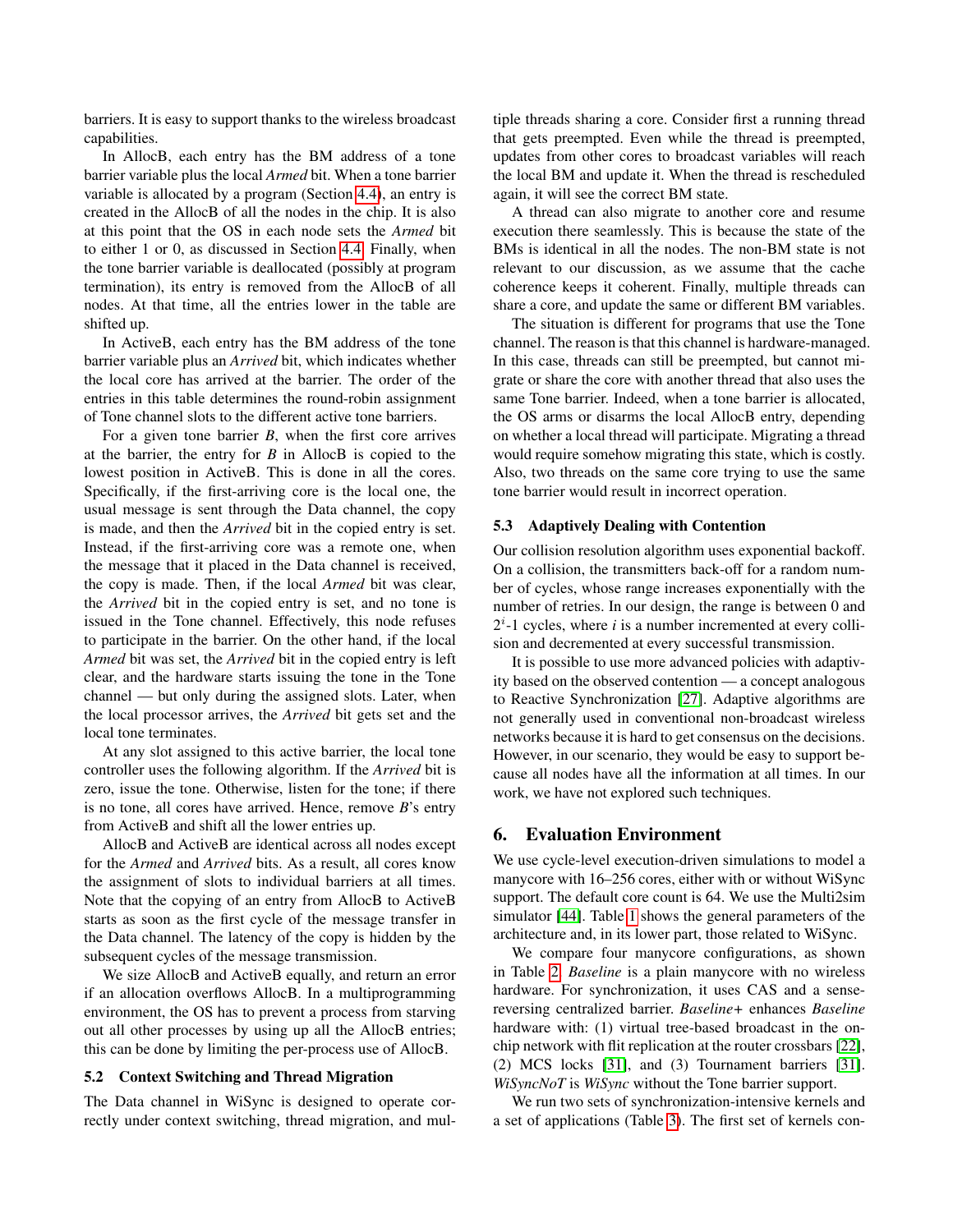| <b>General Parameters</b> |                                                    |  |  |  |  |
|---------------------------|----------------------------------------------------|--|--|--|--|
| Architecture              | 22nm manycore with 16–256 cores (default: 64)      |  |  |  |  |
| Core                      | Out of order, 2-issue wide, 1GHz, x86 ISA          |  |  |  |  |
| ROB; ld/st queue          | 64 entries: 20 entries                             |  |  |  |  |
| L1 cache                  | Private 32KB WB, 2-way, 2-cycle RT, 64B lines      |  |  |  |  |
| L <sub>2</sub> cache      | Shared with per-core 512KB WB banks                |  |  |  |  |
| L <sub>2</sub> bank       | 8-way, 6-cycle RT (local), 64B lines               |  |  |  |  |
| Cache coherence           | MOESI directory based                              |  |  |  |  |
| On-chip network           | 2D-mesh, 4 cycles/hop, 128-bit links               |  |  |  |  |
| Off-chip memory           | Connected to 4 mem controllers, 110-cycle RT       |  |  |  |  |
| <b>WiSync Parameters</b>  |                                                    |  |  |  |  |
| Per-core BM               | 16KB, 2-cycle RT, 64-bit wide entry                |  |  |  |  |
| Tone channel              | 1Gb/s; 1-cycle transfer latency                    |  |  |  |  |
| Data Tran. channel        | 19Gb/s; 5-cyc transfer lat; collision detec. cyc 2 |  |  |  |  |
| Collision handling        | Exponential backoff                                |  |  |  |  |
| Transceiv+2Anten          | Area: 0.12mm <sup>2</sup> ; power: 18mW            |  |  |  |  |

<span id="page-8-0"></span>Table 1: Architecture modeled. RT means round trip.

| Config.         | BM? | <b>Broadcast HW</b> | Locks      | <b>Barriers</b> |
|-----------------|-----|---------------------|------------|-----------------|
| <b>Baseline</b> | No  | No                  | CAS        | Centralized     |
| Baseline+       | No  | Virtual Tree        | <b>MCS</b> | Tournament      |
| WiSyncNoT       | Yes | Wireless            | Wireless   | Wireless        |
|                 |     |                     |            | (Data only)     |
| WiSync          | Yes | Wireless            | Wireless   | Wireless        |
|                 |     |                     |            | (Data+Tone)     |

<span id="page-8-1"></span>Table 2: Architecture configurations compared.

sists of four loops that execute barriers. They include a tight loop that we wrote (*TightLoop*) and Livermore loops 2, 3, and 6 [\[30\]](#page-13-24). In TightLoop, each thread adds-up the contents of a 50-element array into a local variable and then synchronizes in a barrier. The process repeats in a loop. For the Livermore loops, we focus on only these three because, as Sampson et al. [\[37\]](#page-13-2) argue, they are the representative ones with regard to synchronization. We parallelize them and align their data as these authors do.

| <b>Barrier Kernels</b>    | TightLoop, Livermore loops 2, 3, 6 |
|---------------------------|------------------------------------|
| CAS Kernels               | FIFO, LIFO, ADD                    |
| <b>Application Suites</b> | SPLASH-2, PARSEC                   |

Table 3: Kernels and applications executed.

The second set of kernels consists of three kernels that execute CAS operations on lock-free data structures. In the ADD kernel, there is a shared queue to which, through a CAS, threads attempt to insert nodes taken from their private memory pools. A given number of instructions are executed between successive node insertions. In the FIFO and LIFO kernels, threads both enqueue and dequeue nodes from the shared queue or stack, respectively. Similarly, a given number of instructions are executed between accesses.

The applications are the entire SPLASH-2 [\[50\]](#page-13-25) and PAR-SEC [\[9\]](#page-12-23) suites. We use the standard input set sizes in SPLASH-2 and *simsmall* in PARSEC. *Dedup* and *fluidanimate* declare arrays of locks larger than the 16KB BM used here. In these cases, we allocate the first 16KB in the BM and the rest in plain memory. Finally, we modified the OpenMP libraries in order to evaluate *freqmine*.

# 7. Evaluation

# 7.1 Area and Power Comparison

Table [4](#page-8-3) compares the estimated area and power consumption of the transceiver plus the two antennas to two popular 22 nm cores, namely the high performance Xeon Haswell and the energy-efficient Atom Silvermont. The TDP (Thermal Design Power) of an 18-core Haswell chip at 2.1 GHz is 135 W [\[17\]](#page-12-24). Correcting for frequency, we roughly estimate a per-core 5 W TDP. The TDP of an 8-core Silvermont chip (Avaton) at 1.7 GHz is 12 W [\[17\]](#page-12-24). At 1 GHz, we estimate a per-core 1 W TDP. Area numbers are from the literature.

To estimate the area and power of the transceiver plus the two antennas, we use the 22 nm 60 GHz figures outlined in Section [2.](#page-1-0) Specifically, a transceiver and one antenna consume  $0.1 \text{ mm}^2$  and  $16 \text{ mW}$ . We then augment the transceiver with circuitry to support the tone channel, and add a second antenna at 90 GHz for the tone channel. Scaling from the 65 nm figures in [\[14,](#page-12-8) [49\]](#page-13-4) to 22 nm, we estimate that this additional capability costs  $0.04$  mm<sup>2</sup> and 2 mW. Hence, the total cost of the transceiver plus the two antennas is  $0.14 \text{ mm}^2$  and 18 mW (Table [4\)](#page-8-3).

|      | Xeon<br>Haswell<br>Core | Atom<br>Silvermont<br>Core | $T+2A$                 | $(T+2A)$<br>/Xeon<br>(%) | $(T+2A)$<br>/Atom<br>(%) |
|------|-------------------------|----------------------------|------------------------|--------------------------|--------------------------|
| Area | $21.1$ mm <sup>2</sup>  | $2.5$ mm <sup>2</sup>      | $0.14$ mm <sup>2</sup> | 0.7                      | 5.6                      |
| TDP  | $\approx 5W$            | $\approx$ 1W               | 18mW                   | 0.4                      | 1.8                      |

<span id="page-8-3"></span>Table 4: Comparing two popular cores to the transceiver plus two antennas (T+2A), all at 22 nm.

Overall, we see that the transceiver and two antennas have a small footprint. They account for 0.7% of the area and 0.4% of the power of a Haswell core, and 5.6% of the area and 1.8% of the power of an Atom core.

#### 7.2 Barrier Synchronization Evaluation

<span id="page-8-2"></span>We first evaluate the performance of the different barrier configurations using TightLoop, which represents a very demanding environment. Figure [7](#page-8-4) shows the number of cycles that each iteration of the loop takes on the different architecture configurations as we change the number of cores from 16 to 256. Note that the Y-axis in this plot and most of the others is *logarithmic*.



<span id="page-8-4"></span>Figure 7: Execution time of TightLoop on different architecture configurations. Note that the Y-axis is *logarithmic*.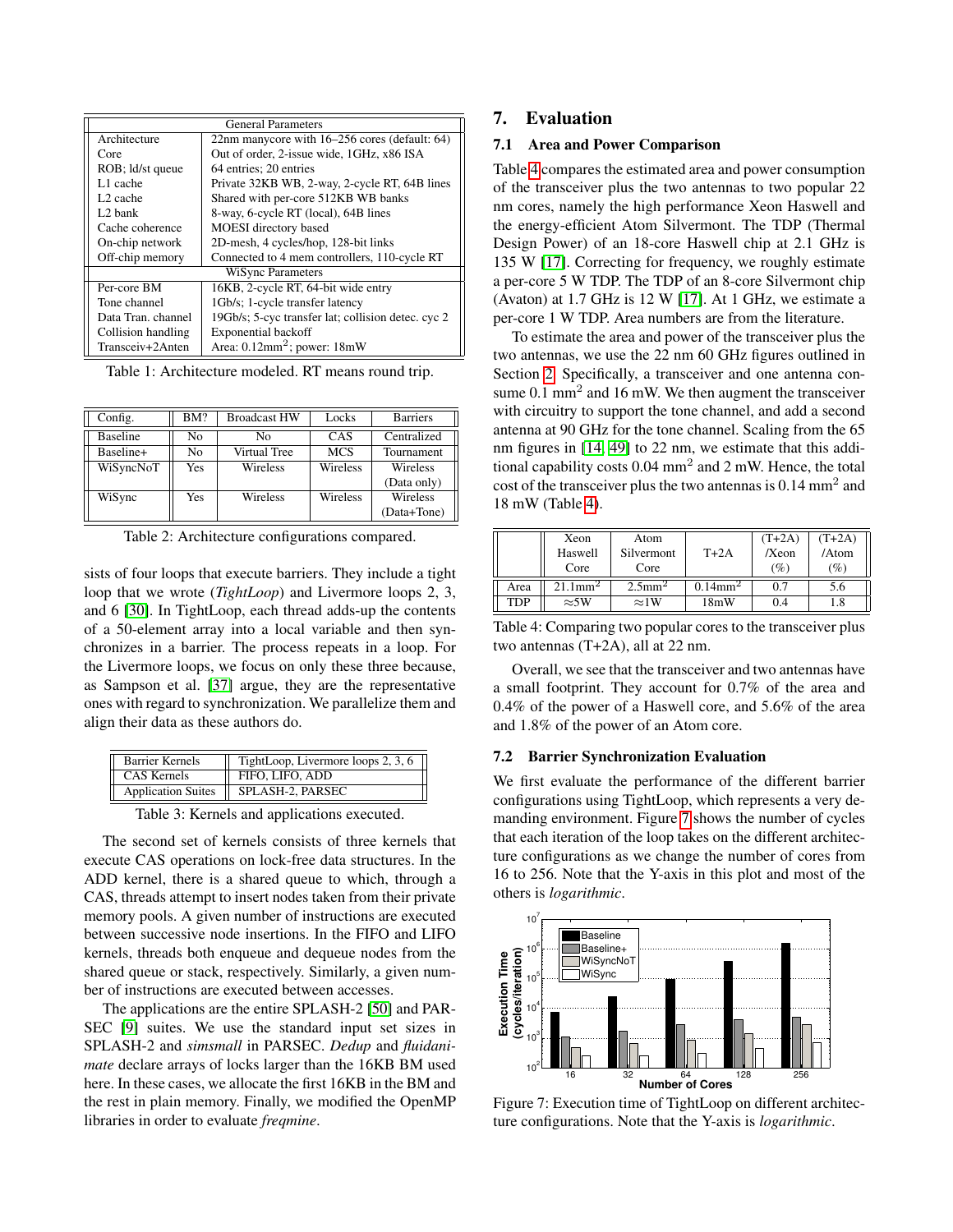

<span id="page-9-0"></span>Figure 8: Execution time of Livermore loops on different architecture configurations for several vector sizes and core counts.

The figure shows a large difference between the configurations, especially for high core counts. As we increase the core count, the execution time of WiSync remains low, thanks to the Tone channel. WiSync's execution time is about one order of magnitude lower than Baseline+ (which uses a Tournament barrier). It is two to three orders of magnitude lower than Baseline.

WiSyncNoT takes 2–6x longer than WiSync to execute because of collisions in the Data channel. Hence, the Tone channel is useful for barrier-intensive codes. Still, WiSync-NoT's execution time is 2x–4x lower than Baseline+.

Figure [8](#page-9-0) shows the execution time of Livermore loops 2, 3, and 6 on the different architecture configurations as we change the vector length. The top and bottom plots correspond to 64-core and 128-core executions, respectively.

Starting with the three upper plots, we see that WiSync-NoT and WiSync are several times faster than Baseline+, and two orders of magnitude faster than Baseline. The gains are highest with small vector lengths, where the overhead of the barrier relative to the computation is most significant. As the vector lengths increase, the computation time becomes higher, and the barrier time (including any collisions) becomes relatively less important. As a result, Baseline+ tends to get closer to WiSyncNoT and WiSync. This is especially the case for Loop 6, which has a large loop body.

We see that WiSync is significantly faster than WiSync-NoT in Loop 2 for modest problem sizes. The reason is similar to that in TightLoop: a burst of arrivals causes collisions in the Data channel in WiSyncNoT which, due to the modest duration of the loop, have a significant impact on latency. WiSync eliminates the collisions by using the Tone channel.

If we examine the lower plots, we see a wider gap between Baseline and the rest of configurations for 128 cores. The difference between WiSync, WiSyncNoT, and Baseline+ follows similar trends as for 64 cores.

Overall, we conclude that, while WiSync's Data channel does well across the board, the Tone channel is even better for some workloads.

#### 7.3 CAS Synchronization Evaluation

We now consider kernels with CAS operations and compare executions using the wireless network and using conventional systems. Since these kernels involve lock-free structures and do not use barriers, the results are independent of the lock and barrier implementation. Consequently, we simply compare WiSync (where CASes use the BM) to Baseline (where CASes use the cache hierarchy).

Figure [9](#page-10-0) shows the throughput of the FIFO, LIFO, and ADD CAS kernels on the two architecture configurations as we change the number of instructions that a given processor executes between consecutive CASes. This is shown in the X-axes as critical section size, and small numbers are to the right. The plots show the number of successful CASes per 1,000 cycles. The top and bottom plots correspond to 64 core and 128-core executions, respectively.

The figures show that WiSync is able to attain a much higher CAS throughput than a conventional architecture. For 64 cores, there is little or no difference between the architectures when the number of instructions between CASes is 8- 16K or larger. However, the difference increases as the critical section becomes smaller and contention rises. By the time we have about 2K instructions, WiSync delivers a CAS throughput that is about one order of magnitude higher than Baseline. With 128 cores, at about 4K instructions in the critical section, WiSync delivers a one order of magnitude higher CAS throughput than Baseline.

## 7.4 Full Application Evaluation

We now consider the entire PARSEC and SPLASH-2 application suites running with 64 cores. Figure [10](#page-10-1) shows the speedup of Baseline+, WiSyncNoT, and WiSync over the Baseline architecture for all the applications. The two right-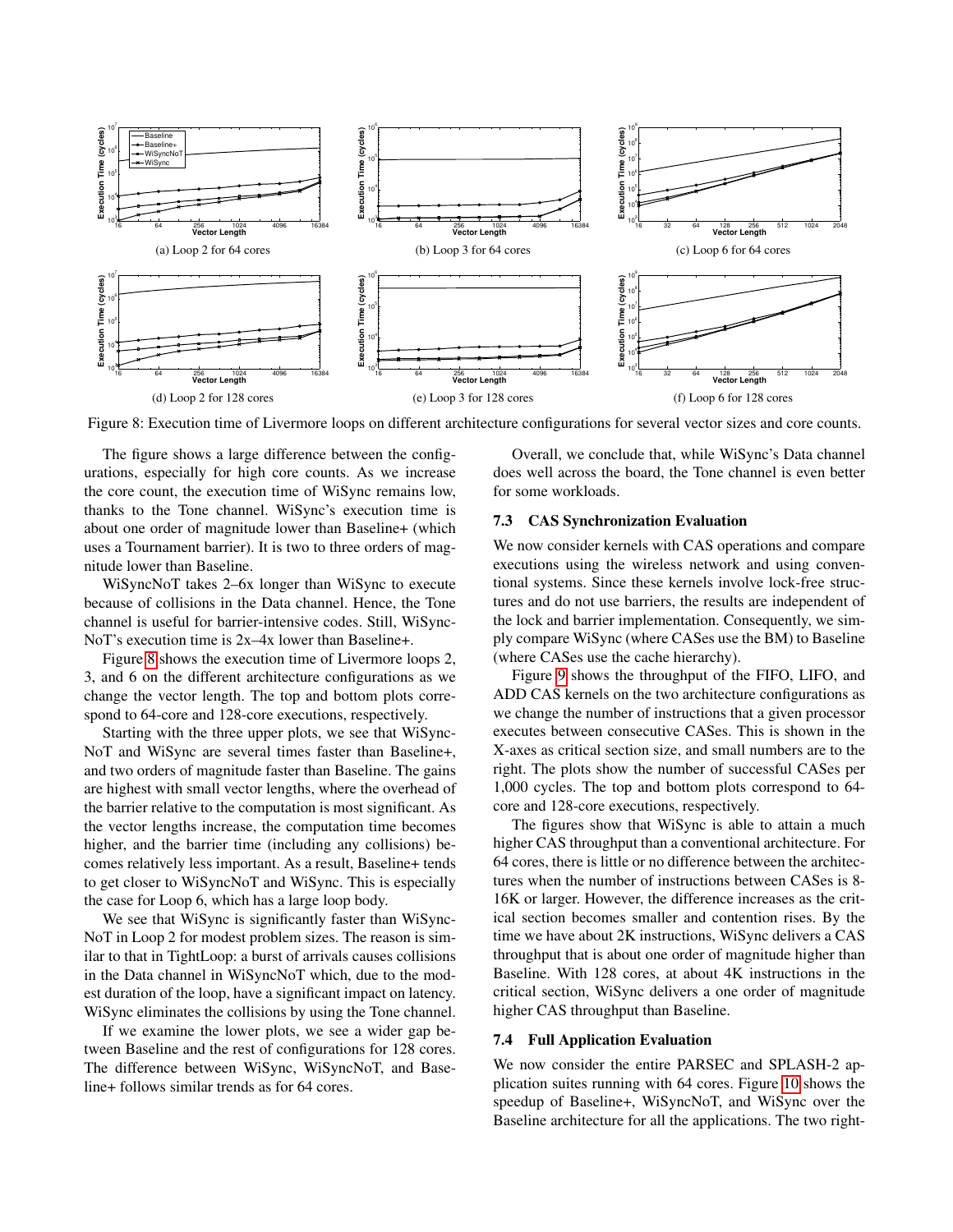

<span id="page-10-0"></span>Figure 9: CAS throughput of three kernels on different architecture configurations for several critical section sizes and core counts. In the charts, higher is better.



Figure 10: Speedup of different architecture configurations over Baseline running PARSEC and SPLASH-2 for 64 cores.

most set of bars show the arithmetic and the geometric mean, respectively.

Based on the geometric mean, WiSync delivers an average speedup of 1.23 over Baseline. Moreover, compared to the more advanced Baseline+ design that uses MCS locks and Tournament barriers, WiSync delivers an average speedup of 1.12. These are significant improvements. We also see that WiSyncNoT performs on average about the same as WiSync. This is because the wireless Data channel is not very utilized in these applications.

WiSync speeds-up about nine applications. The others have too little synchronization for WiSync to make a difference. WiSync shows its best gains in applications that frequently use barriers, such as *streamcluster* (speedup close to 6) and *ocean*. In addition, significant speedups are also attained in a few lock-intensive applications such as *raytrace* (speedup close to 3) and *radiosity*. Many applications do not use fine-grain synchronization and, therefore, the improvements of WiSync make little difference.

Baseline+ shows low speedups in some applications. This is due to the overhead of its more sophisticated synchronization implementations.

<span id="page-10-1"></span>In *dedup* and *fluidanimate*, the locks did not fit in the BM, and we transparently allocated a fraction of the locks in plain memory. However, simulations with an infinitely large BM did not yield any further speedup.

To understand these results better, Table [5](#page-11-1) shows the percentage of the cycles in which WiSyncNoT and WiSync use the Data channel. We show data for the most demanding applications and the geometric mean *of all* the applications. From these numbers, we see that, on average, WiSyncNoT and WiSync use the Data channel for 0.2% and 0.1% of the time, respectively. Both utilizations are very low. WiSync's utilization is lower because barrier synchronization uses the Tone channel. In addition, there is little contention. It can be shown that, on average, the latency of a Data channel transfer in WiSyncNoT and WiSync is 9.8 and 5.6 cycles, respectively. Overall, for WiSync to deliver larger speedups, we need applications that use the wireless network more.

#### 7.5 Sensitivity Study

To study the impact of the memory and network latencies on these speedups, we perform a sensitivity study with the configuration variants shown in Table [6.](#page-11-2) *Default* is the con-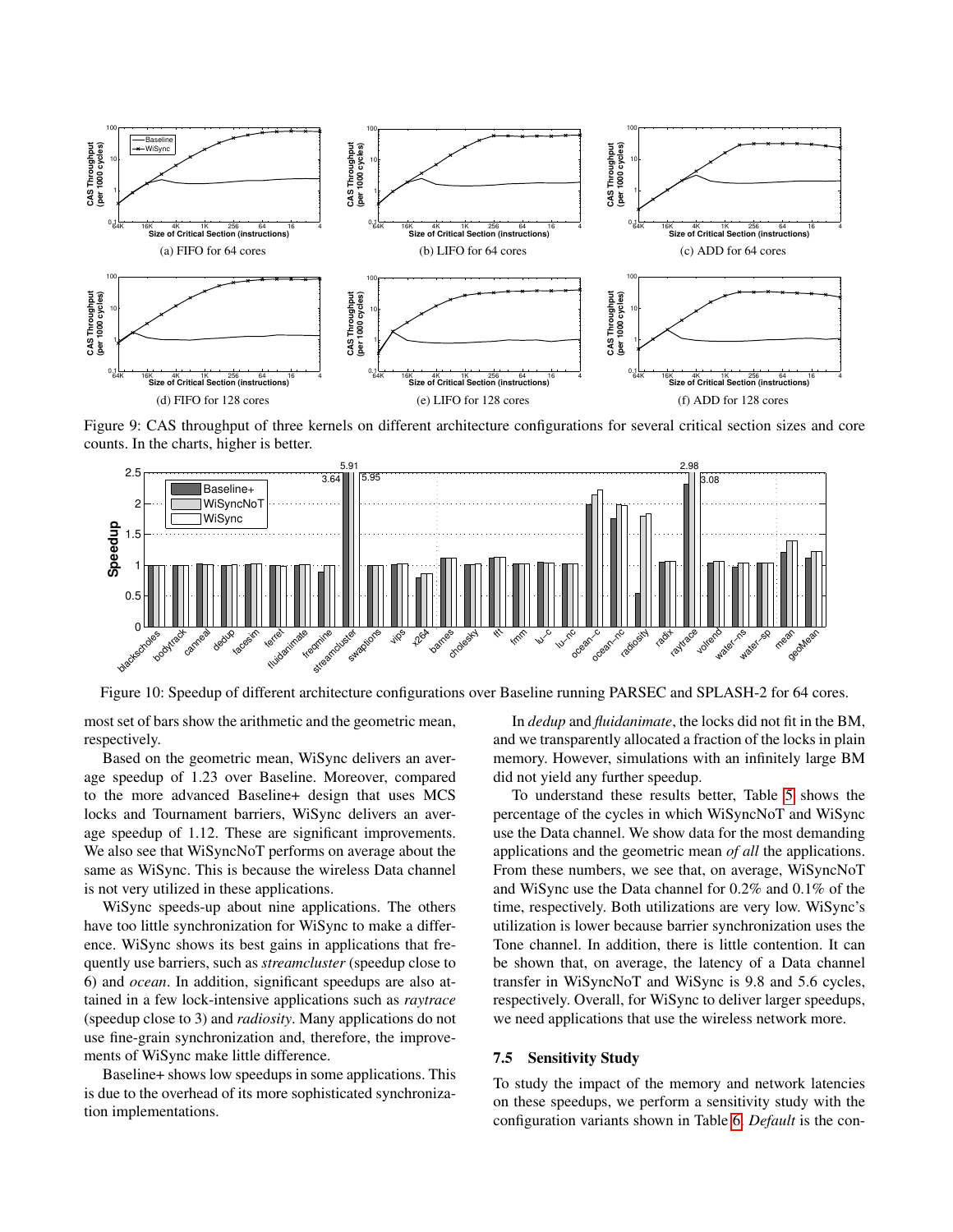|   |  |                                                                                          |     |     | Rad   W/ns   Flu   Ray   Oc/c   Oc/nc   GM |  |
|---|--|------------------------------------------------------------------------------------------|-----|-----|--------------------------------------------|--|
|   |  | $WT \parallel 3.0 \parallel 2.1 \parallel 2.0 \parallel 1.8 \parallel 1.6 \parallel 0.8$ |     |     | $0.7 \quad  $                              |  |
| W |  |                                                                                          | 1.6 | 0.3 |                                            |  |

<span id="page-11-1"></span>Table 5: Utilization of the Data channel in WiSyncNoT (*WT*) and WiSync (*W*) in % of the total cycles for the most demanding applications. *GM* is the geometric mean *of all* the applications.

figuration we have used so far. *SlowNet* and *FastNet* increase and decrease, respectively, the network hop latency by two cycles. *SlowNet+L2* additionally makes the L2 cache slower. Finally, *SlowBMEM* makes the BM two cycles slower.

| Configuration   | <b>L2 RT</b> | <b>BMRT</b> | Net. Hop Lat. |
|-----------------|--------------|-------------|---------------|
|                 | (Cycles)     | (Cycles)    | (Cycles)      |
| Default         |              |             |               |
| <b>SlowNet</b>  |              |             |               |
| $SlowNet+L2$    | 12           |             |               |
| FastNet         |              |             |               |
| <b>SlowBMEM</b> |              |             |               |

Table 6: Memory and network configuration variants.

Figure [11](#page-11-3) shows the geometric mean speedups of Baseline+, WiSyncNoT, and WiSync over Baseline for the different configurations. The results correspond to 64-core executions. We see that the speedups of WiSync and WiSyncNoT are higher when the on-chip network is slower, and lower when the network is faster. This is because Baseline (and Baseline+) locks and barriers are sensitive to network latency. The impact of the L2 latency is marginal, since all architectures are affected noticeably. Finally, the BM latency barely affects the performance of WiSync and WiSyncNoT, at least for the range considered.



<span id="page-11-3"></span>Figure 11: Impact of different memory and network variants on the speedups over Baseline for 64 cores.

# <span id="page-11-0"></span>8. Related Work

Special hardware support for synchronization. Advanced hardware for synchronization is an active research area (e.g. [\[5,](#page-12-3) [7,](#page-12-4) [12,](#page-12-0) [15,](#page-12-1) [25,](#page-12-2) [26,](#page-13-1) [37,](#page-13-2) [38,](#page-13-0) [40,](#page-13-3) [53\]](#page-14-0)). Many designs use some form of synchronization in memory or directory, such as the Cray T3E E-registers [\[38\]](#page-13-0), the SGI Origin fetch-and-Φ operations [\[25\]](#page-12-2), the buffer of full-empty bit flags in memory banks [\[53\]](#page-14-0), and the MiSAR on-chip synchronization accelerator [\[26\]](#page-13-1) to name a few. However, very few designs have ever provided broadcast capabilities, as WiSync does. Perhaps the closest support is Blue Gene/L's network for collectives, broadcast, and reduction [\[15\]](#page-12-1). Many designs have optimized barriers, which also include a broadcast step. Some examples are the barrier network in Cray T3D [\[12\]](#page-12-0), cache coherence protocol optimizations [\[37\]](#page-13-2), special interconnect hardware for barriers [\[7\]](#page-12-4), and wired-NOR logic [\[40\]](#page-13-3).

Transmission Lines (TLs). TLs can provide on-chip broadcast [\[4,](#page-12-16) [5,](#page-12-3) [10,](#page-12-17) [33,](#page-13-10) [34,](#page-13-13) [41,](#page-13-14) [43\]](#page-13-15). As a result, they have been used for synchronization. For example, our Tone barrier is inspired in the TLSync TL barrier [\[33\]](#page-13-10), which also uses tones. Abellan et al. [\[4,](#page-12-16) [5\]](#page-12-3) implement locks and barriers using TLs, as they broadcast signals over these TLs. Other designs use TLs for a variety of broadcast networks [\[10,](#page-12-17) [34,](#page-13-13) [43\]](#page-13-15).

<span id="page-11-2"></span>Nanophotonics. The transmission of optical signals through nanophotonic waveguides can provide broadcast [\[21,](#page-12-19) [23,](#page-12-20) [46,](#page-13-17) [47\]](#page-13-18). Nanophotonics has been proposed for a variety of network architectures [\[6,](#page-12-18) [42\]](#page-13-16). Some proposals use it for onchip broadcast [\[21,](#page-12-19) [23,](#page-12-20) [46\]](#page-13-17). Vantrease et al. [\[47\]](#page-13-18) design a novel form of cache coherence using optical waveguides.

Compared to wireless networks, TLs and nanophotonics are more energy efficient and provide higher bandwidth density. Both advantages are due to the fact that energy is guided rather than radiated. Higher bandwidths can be attained by including several channels within the same link, or by replicating links as in conventional on-chip networks.

On the other hand, network design using TLs and nanophotonics becomes more complex and less scalable than with wireless. They are more complex because both require laying down on the chip a physical infrastructure that interconnects the nodes. TLs are less scalable because they suffer from signal reflections as we connect more nodes to the TL. This requires using amplifying stages between TL segments. Nanophotonics are less scalable due to their laser power needs. Light is modulated by the transmitter and then guided to all the receivers, which extract a fraction of the light each. This causes losses, and requires a high laser power for large destinations sets.

# 9. Conclusion

This paper proposed to address the challenge of supporting frequent communication due to fine-grain synchronization using on-chip wireless communication. Our architecture, called WiSync, uses a per-core Broadcast Memory (BM). When a core writes to its BM, all the other  $100+$  BMs get updated in less than 10 processor cycles. In addition to the Data channel for data communication, WiSync proposes the cheap Tone channel, to execute barriers very efficiently. With WiSync, a manycore supports multiprogramming, virtual memory, context switching and, except if the Tone channel is used, process migration. Our evaluation with simulations of 128-threaded kernels and 64-threaded applications showed that WiSync speeds-up synchronization substantially. Compared to using advanced conventional synchronization, WiSync achieved an average speedup of nearly one order of magnitude for the kernels, and 1.12 for the PARSEC and SPLASH-2 applications.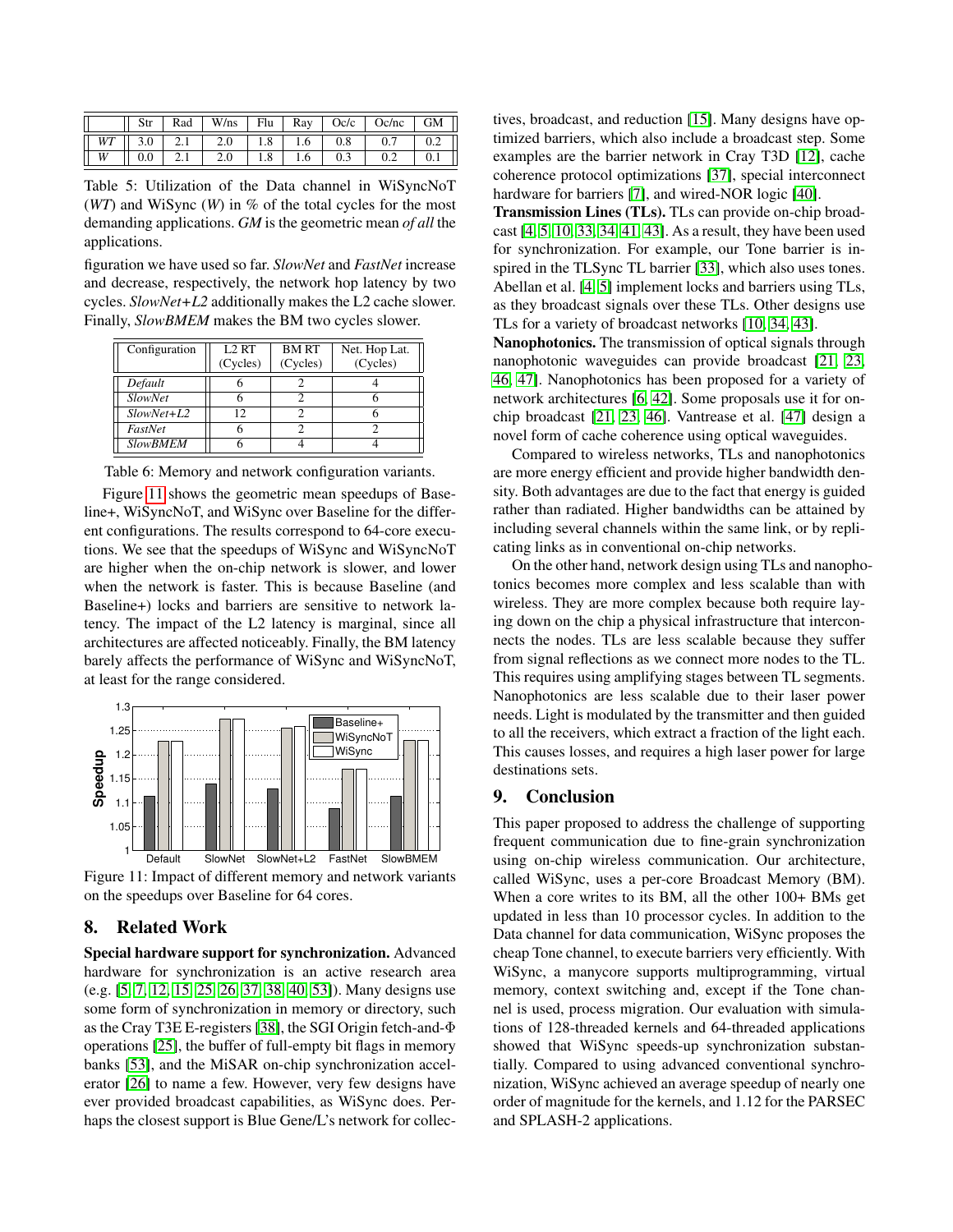# References

- <span id="page-12-5"></span>[1] S. Abadal, E. Alarcón, M. C. Lemme, M. Nemirovsky, and A. Cabellos-Aparicio. Graphene-enabled Wireless Communication for Massive Multicore Architectures. *IEEE Communications Magazine*, 51(11):137–143, 2013.
- <span id="page-12-10"></span>[2] S. Abadal, M. Iannazzo, M. Nemirovsky, A. Cabellos-Aparicio, and E. Alarcón. On the Area and Energy Scalability of Wireless Network-on-Chip: A Model-based Benchmarked Design Space Exploration. *IEEE/ACM Transactions on Networking*, 23(5):1, 2015.
- <span id="page-12-6"></span>[3] S. Abadal, B. Sheinman, O. Katz, O. Markish, D. Elad, Y. Fournier, D. Roca, M. Hanzich, G. Houzeaux, M. Nemirovsky, E. Alarcón, and A. Cabellos-Aparicio. Broadcast-Enabled Massive Multicore Architectures: A Wireless RF Approach. *IEEE MICRO*, 35(5):52–61, 2015.
- <span id="page-12-16"></span>[4] J. L. Abellán, J. Fernández, and M. E. Acacio. GLocks: Efficient Support for Highly-contended Locks in Many-core CMPs. In *Proceedings of the IEEE International Parallel and Distributed Processing Symposium*, pages 893–905, May 2011.
- <span id="page-12-3"></span>[5] J. L. Abellán, J. Fernández, and M. E. Acacio. Efficient Hardware Barrier Synchronization in Many-Core CMPs. *IEEE Transactions on Parallel and Distributed Systems*, 23(8): 1453–1466, 2012.
- <span id="page-12-18"></span>[6] C. Batten, A. Joshi, V. Stojanovic, and K. Asanovic. Designing Chip-Level Nanophotonic Interconnection Networks. *IEEE Journal on Emerging and Selected Topics in Circuits and Systems*, 2(2):137–153, 2012.
- <span id="page-12-4"></span>[7] C. Beckmann and C. Polychronopoulos. Fast Barrier Synchronization Hardware. *Proceedings of Supercomputing*, November 1990.
- <span id="page-12-14"></span>[8] S. Benedetto and E. Biglieri. *Principles of Digital Transmission with Wireless Applications*. Springer Science and Business Media, 1999.
- <span id="page-12-23"></span>[9] C. Bienia, S. Kumar, J. Singh, and K. Li. The PARSEC Benchmark Suite: Characterization and Architectural Implications. In *Proceedings of the 17th International Conference on Parallel Architectures and Compilation Techniques*, pages 72–81, October 2008.
- <span id="page-12-17"></span>[10] A. Carpenter, J. Hu, O. Kocabas, M. Huang, and H. Wu. Enhancing Effective Throughput for Transmission Line-based Bus. In *Proceedings of the 39th Annual International Symposium on Computer Architecture*, pages 165–176, June 2012.
- <span id="page-12-9"></span>[11] M. F. Chang, J. Cong, A. Kaplan, M. Naik, G. Reinman, E. Socher, and S.-W. Tam. CMP Network-on-Chip Overlaid With Multi-Band RF-Interconnect. In *Proceedings of the 14th International Symposium on High Performance Computer Architecture*, pages 191–202, February 2008.
- <span id="page-12-0"></span>[12] Cray Research Inc. CRAY T3D System Architecture Overview, 1993.
- <span id="page-12-7"></span>[13] S. Deb, A. Ganguly, P. P. Pande, B. Belzer, and D. Heo. Wireless NoC as Interconnection Backbone for Multicore Chips: Promises and Challenges. *IEEE Journal on Emerging and Selected Topics in Circuits and Systems*, 2(2):228–239, 2012.
- <span id="page-12-8"></span>[14] S. Deb, K. Chang, X. Yu, S. Sah, M. Cosic, P. P. Pande, B. Belzer, and D. Heo. Design of an Energy Efficient CMOS

Compatible NoC Architecture with Millimeter-Wave Wireless Interconnects. *IEEE Transactions on Computers*, 62(12): 2382–2396, 2013.

- <span id="page-12-1"></span>[15] A. Gara, M. A. Blumrich, D. Chen, G. L.-T. Chiu, P. Coteus, M. E. Giampapa, R. A. Haring, P. Heidelberger, D. Hoenicke, G. V. Kopcsay, T. A. Liebsch, M. Ohmacht, B. D. Steinmacher-Burow, T. Takken, and P. Vranas. Overview of the Blue Gene/L System Architecture. In *IBM Journal of Research and Development*, March/May 2005.
- <span id="page-12-21"></span>[16] J. L. Hennessy and D. A. Patterson. *Computer Architecture: A Quantitative Approach, Fifth Edition*. Morgan Kaufmann, 2012.
- <span id="page-12-24"></span>[17] Intel Corporation. Intel Products. ark.intel.com, 2015.
- <span id="page-12-12"></span>[18] C. H. Jan, M. Agostinelli, H. Deshpande, M. a. El-Tanani, W. Hafez, U. Jalan, L. Janbay, M. Kang, H. Lakdawala, J. Lin, Y. L. Lu, S. Mudanai, J. Park, A. Rahman, J. Rizk, W. K. Shin, K. Soumyanath, H. Tashiro, C. Tsai, P. VanDerVoorn, J. Y. Yeh, and P. Bai. RF CMOS Technology Scaling in Highk/Metal Gate Era for RF SoC (System-on-Chip) Applications. In *Proceedings of the IEEE International Electron Devices Meeting*, pages 604–607, December 2010.
- <span id="page-12-11"></span>[19] S. Kaya, S. Laha, A. Kodi, D. Ditomaso, D. Matolak, and W. Rayess. On Ultra-short Wireless Interconnects for NoCs and SoCs: Bridging the THz Gap. In *Proceedings of the IEEE 56th International Midwest Symposium on Circuits and Systems*, pages 804–808, August 2013.
- <span id="page-12-15"></span>[20] B. Khamaisi, S. Jameson, and E. Socher. A 210–227 GHz Transmitter With Integrated On-Chip Antenna in 90 nm CMOS Technology. *IEEE Transactions on Terahertz Science and Technology*, 3(2):141–150, 2013.
- <span id="page-12-19"></span>[21] N. Kirman, M. Kirman, R. Dokania, J. F. Martinez, A. B. Apsel, M. A. Watkins, and D. H. Albonesi. Leveraging Optical Technology in Future Bus-based Chip Multiprocessors. In *Proceedings of the 39th Annual IEEE/ACM International Symposium on Microarchitecture*, pages 492–503, December 2006.
- <span id="page-12-22"></span>[22] T. Krishna, L. Peh, B. Beckmann, and S. K. Reinhardt. Towards the Ideal On-chip Fabric for 1-to-many and Many-to-1 Communication. In *Proceedings of the 44th Annual International Symposium on Microarchitecture*, pages 71–82, December 2011.
- <span id="page-12-20"></span>[23] G. Kurian, J. Miller, J. Psota, J. Eastep, J. Liu, J. Michel, L. Kimerling, and A. Agarwal. ATAC: A 1000-Core Cache-Coherent Processor with On-Chip Optical Network. In *Proceedings of the 19th international conference on Parallel Architectures and Compilation Techniques*, pages 477–488, September 2010.
- <span id="page-12-13"></span>[24] S. Laha, S. Kaya, D. W. Matolak, W. Rayess, D. DiTomaso, and A. Kodi. A New Frontier in Ultralow Power Wireless Links: Network-on-Chip and Chip-to-Chip Interconnects. *IEEE Transactions on Computer-Aided Design of Integrated Circuits and Systems*, 34(2):186–198, 2015.
- <span id="page-12-2"></span>[25] J. Laudon and D. Lenoski. The SGI Origin: A ccNUMA Highly Scalable Server. In *International Symposium on Computer Architecture (ISCA)*, June 1997.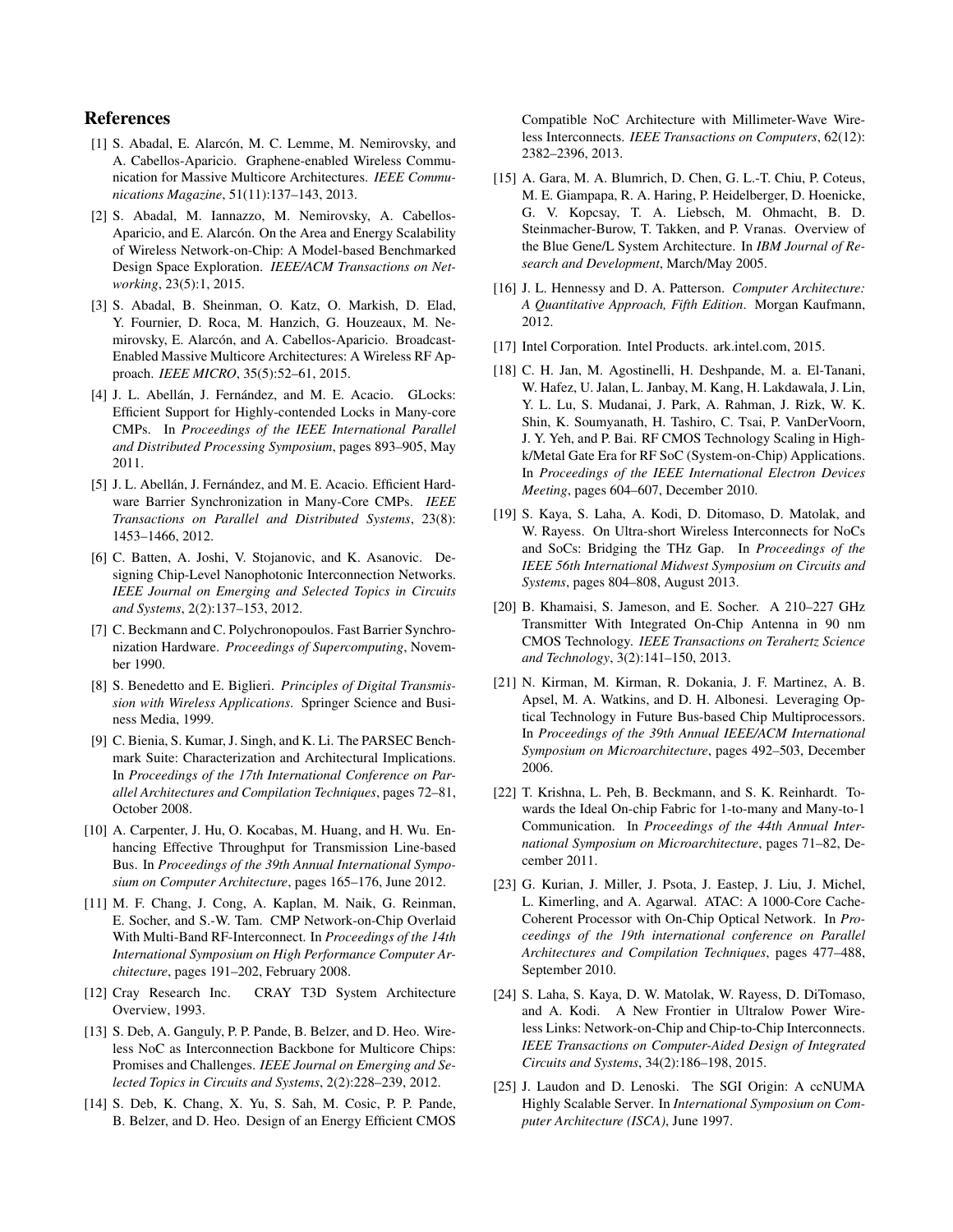- <span id="page-13-1"></span>[26] C.-K. Liang and Milos Prvulovic. MiSAR: Minimalistic Synchronization Accelerator with Resource Overflow Management. In *Proceedings of the 42nd Annual International Symposium on Computer Architecture*, pages 414–426, June 2015.
- <span id="page-13-20"></span>[27] B.-H. Lim and A. Agarwal. Reactive Synchronization Algorithms for Multiprocessors. In *Proceedings of the International Conference on Architectural Support for Programming Languages and Operating Systems*, November 1994.
- <span id="page-13-6"></span>[28] O. Markish, B. Sheinman, O. Katz., D. Corcos, and D. Elad. On-chip mmWave Antennas and Transceivers. In *Proceedings of the 9th IEEE/ACM International Symposium on Networks on Chip*, September 2015.
- <span id="page-13-7"></span>[29] D. Matolak, A. Kodi, S. Kaya, D. DiTomaso, S. Laha, and W. Rayess. Wireless Networks-on-Chips: Architecture, Wireless Channel, and Devices. *IEEE Wireless Communications*, 19(5), 2012.
- <span id="page-13-24"></span>[30] F. H. McMahon. The Livermore Fortran Kernels: A Computer Test Of The Numerical Performance Range. Technical report, Lawrence Livermore National Laboratory, 1986.
- <span id="page-13-21"></span>[31] J. M. Mellor-Crummey and M. L. Scott. Algorithms for Scalable Synchronization on Shared-memory Multiprocessors. *ACM Transactions on Computer Systems*, 9(1):21–65, 1991.
- <span id="page-13-22"></span>[32] R. M. Metcalfe and D. R. Boggs. Ethernet: Distributed Packet Switching for Local Computer Networks. *Communications of the ACM*, 19(7):395–404, 1976.
- <span id="page-13-10"></span>[33] J. Oh, A. Zajic, and M. Prvulovic. TLSync: Support for Multiple Fast Barriers Using On-chip Transmission Lines. In *Proceedings of the 38th Annual International Symposium on Computer Architecture*, pages 105–115, June 2011.
- <span id="page-13-13"></span>[34] J. Oh, A. Zajic, and M. Prvulovic. Traffic Steering Between a Low-latency Unswitched TL Ring and a High-throughput Switched On-chip Interconnect. In *Proceedings of the 22nd International conference on Parallel Architectures and Compilation Techniques*, pages 309–318, September 2013.
- <span id="page-13-11"></span>[35] J.-D. Park, S. Kang, S. Thyagarajan, E. Alon, and A. Niknejad. A 260 GHz Fully Integrated CMOS Transceiver for Wireless Chip-to-chip Communication. In *Proceedings of the IEEE Symposium on VLSI Circuits*, pages 48–49, June 2012.
- <span id="page-13-8"></span>[36] T. S. Rappaport, J. N. Murdock, and F. Gutierrez. State of the Art in 60-GHz Integrated Circuits and Systems for Wireless Communications. *Proceedings of the IEEE*, 99(8): 1390–1436, 2011.
- <span id="page-13-2"></span>[37] J. Sampson, R. González, J. F. Collard, N. P. Jouppi, M. Schlansker, and B. Calder. Exploiting Fine-grained Data Parallelism with Chip Multiprocessors and Fast Barriers. In *Proceedings of the 39th Annual IEEE/ACM International Symposium on Microarchitecture*, pages 235–246, December 2006.
- <span id="page-13-0"></span>[38] S. Scott. Synchronization and Communication in the T3E Multiprocessor. In *International Conference on Architectural Support for Programming Languages and Operating Systems (ASPLOS)*, October 1996.
- <span id="page-13-9"></span>[39] E. Seok, D. Shim, C. Mao, R. Han, S. Sankaran, C. Cao, W. Knap, and K. K. O. Progress and Challenges towards

Terahertz CMOS Integrated Circuits. *IEEE Journal of Solid-State Circuits*, 45(8):1554–1564, 2010.

- <span id="page-13-3"></span>[40] S. Shang and K. Hwang. Distributed Hardwired Barrier Synchronization for Scalable Multiprocessor Clusters. *IEEE Transactions on Parallel and Distributed Systems*, 6(6):591– 605, 1995.
- <span id="page-13-14"></span>[41] E. Socher and M.-C. F. Chang. Can RF Help CMOS Processors? *IEEE Communications Magazine*, 45(8):104–111, 2007.
- <span id="page-13-16"></span>[42] C. Sun, M. T. Wade, Y. Lee, J. S. Orcutt, L. Alloatti, M. S. Georgas, A. S. Waterman, J. M. Shainline, R. R. Avizienis, S. Lin, B. R. Moss, R. Kumar, F. Pavanello, A. H. Atabaki, H. M. Cook, A. J. Ou, J. C. Leu, Y.-H. Chen, K. Asanović, R. J. Ram, M. A. Popović, and V. M. Stojanović. Single-chip Microprocessor that Communicates Directly Using Light. *Nature*, 528(7583):534–538, 2015.
- <span id="page-13-15"></span>[43] G. Sun, S.-H. Weng, C.-K. Cheng, B. Lin, and L. Zeng. An On-chip Global Broadcast Network Design with Equalized Transmission Lines in the 1024-core Era. In *Proceedings of the International Workshop on System Level Interconnect Prediction*, pages 11–18, June 2012.
- <span id="page-13-23"></span>[44] R. Ubal, P. Mistry, D. Schaa, H. Ave, and D. Kaeli. Multi2Sim: A Simulation Framework for CPU-GPU Computing. In *Proceedings of the 21st International Conference on Parallel Architectures and Compilation Techniques*, pages 335–344, September 2012.
- <span id="page-13-19"></span>[45] M. Uzunkol and G. M. Rebeiz. A Low-Loss 50-70 GHz SPDT Switch in 90 nm CMOS. *IEEE Journal of Solid-State Circuits*, 45(10):2003–2007, 2010.
- <span id="page-13-17"></span>[46] D. Vantrease, R. Schreiber, M. Monchiero, M. McLaren, N. Jouppi, M. Fiorentino, A. Davis, N. Binkert, R. Beausoleil, and J. Ahn. Corona: System Implications of Emerging Nanophotonic Technology. In *Proceedings of the 35th International Symposium on Computer Architecture*, June 2008.
- <span id="page-13-18"></span>[47] D. Vantrease, M. H. Lipasti, and N. Binkert. Atomic Coherence: Leveraging Nanophotonics to Build Race-free Cache Coherence Protocols. In *Proceedings of the 17th International Symposium on High Performance Computer Architecture*, pages 132–143, February 2011.
- <span id="page-13-12"></span>[48] Z. Wang, P. Y. Chiang, P. Nazari, C. C. Wang, Z. Chen, and P. Heydari. A CMOS 210-GHz Fundamental Transceiver with OOK Modulation. *IEEE Journal of Solid-State Circuits*, 49 (3):564–580, 2014.
- <span id="page-13-4"></span>[49] N. Weissman and E. Socher. 9mW 6Gbps Bi-directional 85– 90GHz Transceiver in 65nm CMOS. In *Proceedings of the 9th European Microwave Integrated Circuits Conference*, pages 25–28, October 2014.
- <span id="page-13-25"></span>[50] S. Woo, M. Ohara, E. Torrie, J. Singh, and A. Gupta. The SPLASH-2 Programs: Characterization and Methodological Considerations. *ACM SIGARCH Computer Architecture News*, 23(2):24–36, 1995.
- <span id="page-13-5"></span>[51] X. Yu, J. Baylon, P. Wettin, D. Heo, P. Pande, and S. Mirabbasi. Architecture and Design of Multi-Channel Millimeter-Wave Wireless Network-on-Chip. *IEEE Design & Test*, 31(6): 19–28, 2014.